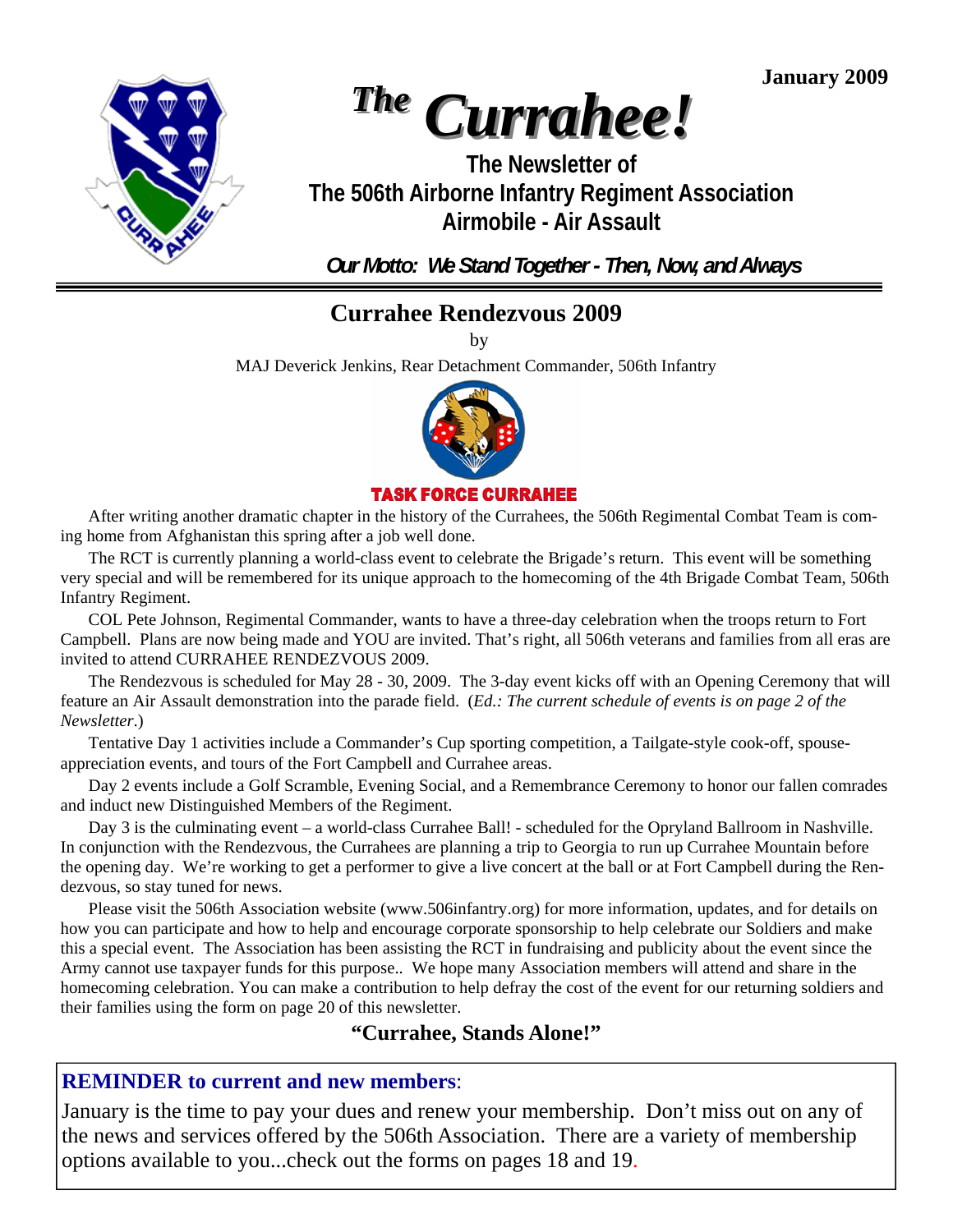#### **CURRAHEE RENDEZVOUS** *TENTATIVE* **SCHEDULE OF EVENTS**

*Note: This schedule is still in development and subject to change. The most recent information will be available on the 506th Association website.* 

#### **CR09 LEAD UP during the week preceding the Rendezvous**

#### CURRAHEE MOUNTAIN RUN

Spaghetti Lunch – In honor of Currahees past, have a spaghetti lunch in preparation for the run Run Currahee Mountain – A formation of Currahees run the BCT & BN Colors and CO Guidons up Currahee Mountain Volunteer basis, open for our wounded warriors, veterans, retirees, and family members Toccoa City Council, VFW & Media Tie-in Possible camping / BBQ; day-night event

#### **DAY 1 — 28 MAY 09**

#### OPENING CEREMONIES

- BCT Run Ending at parade field  $w/C6$  on the podium
- Air Assault Operation AASLT Demonstration then Command Teams rappel into ceremony
- Parachute demonstration by Campbell Jump Team Ramsey jump the Battle Flag
- Commander's Opening Remarks & Introduction of DVs
- Conduct air assault mission show people what they do leadership to repel troops to come out of woods in battle gear
- Static displays set up
- Spouses sporting competition loosely based on combat tasks
- Possible events  $\&$  ideas rappelling, EST, obstacle course, put on battle gear…as close to what the soldiers do
- Post tour (ranges, Air Assault School, etc.)

#### **DAY 2 — 29 May 2009**

#### GOLF SCRAMBLE

- 4 Person Team, Scramble Format, mixed teams of soldiers, veterans and spouses; Cole Park Golf Course RETREAT MEMORIAL CEREMONY
- Conducted at 4 BCT AO, to honor our fallen Warriors DFAC at Memorial stone
- Gold Star Wives (before the ceremony) Social afterwards with hors d'ouvres / finger foods

#### EVENING SOCIAL (possibly a Day 1 event)

- Night time mixer allowing social interaction amongst the BCT Leadership, Currahee Veterans, Donors, and Spouses
- Mixer casual wear

#### **DAY 3—30 May**

#### CURRAHEE BALL – Saturday, 30 May 09

- A world-class Currahee Party
- Opryland Ballroom in Nashville
- Working transportation back to FT Campbell (DUI prevention plan)
- Discounted rooms available for guests

#### CLOSING CEREMONY

• Commander's remarks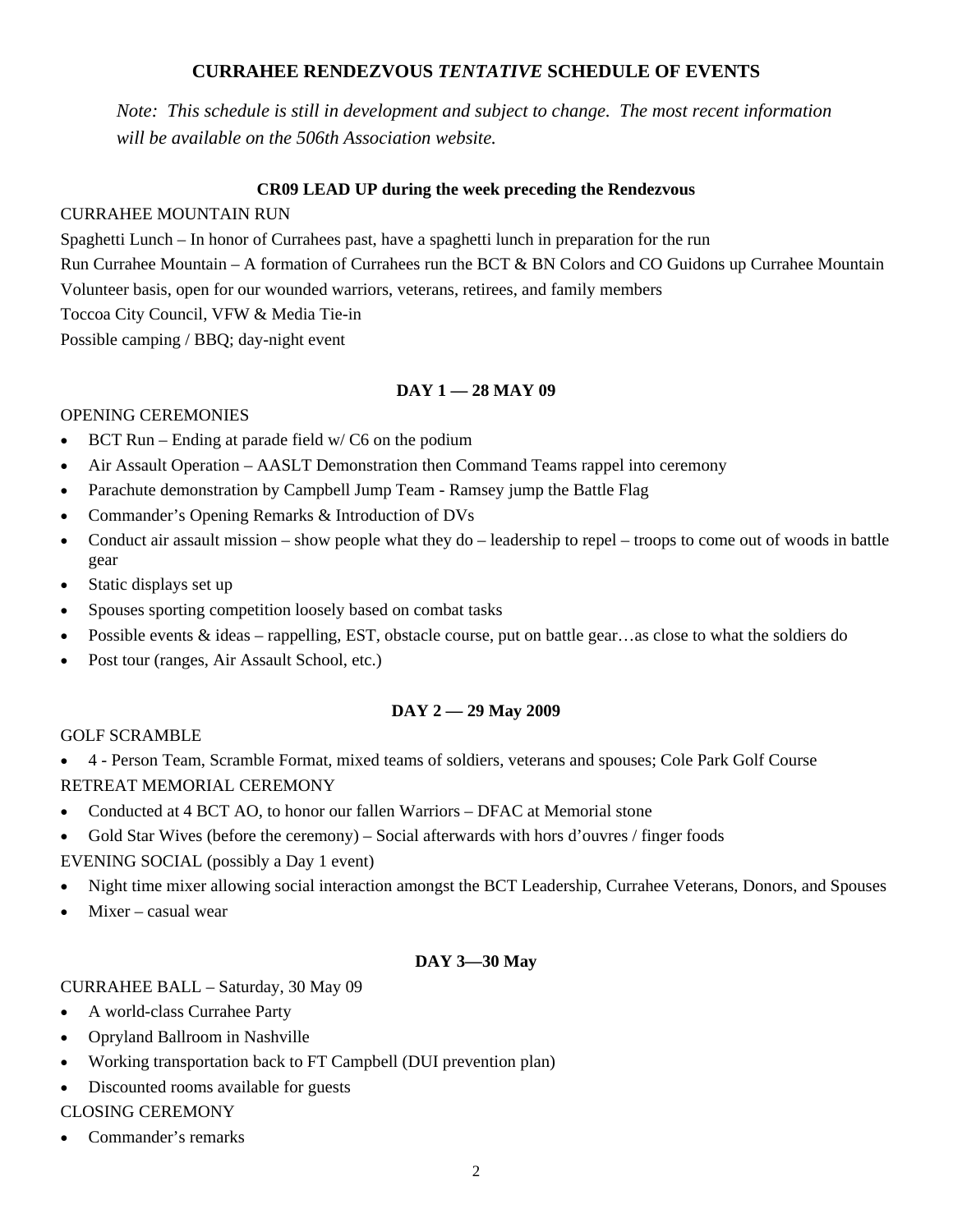## **Message from the President Don Thies**

**Happy New Year Currahees!** Another year has come and gone. The holidays are behind us and we ponder what the New Year will bring.

 As an Association we want to continue to preserve and honor the memory and the esprit de corps of those who have served in the 506th in the past, currently and future. This is done with our website, data base, reunions and hard work of many volunteers. All Currahees whenever they have served in the Regiment are welcomed and encouraged to participate in any and all occasions.

 Our current troops will be coming home after a long and dangerous mission in Afghanistan. They have performed extremely well, and we couldn't be prouder of each and every one of them.

 I encourage all veterans and members to put May 28-30, 2009 on their schedule. We look forward to the scheduled May 28, 29, & 30 Currahee Rendezvous 2009, the homecoming celebration for the regiment. The first two days will be held at Ft. Campbell, and on the 30th a Military Ball will take place in Nashville at the Opryland Ballroom. Please visit our website for details as they become available. The active duty leadership of Task Force Currahee extended a special invitation to all 506th veterans to come and honor all of our fine men and women and congratulate them on a job well done. We have worked closely with regimental leadership to build on the connection between the troopers of the past and present, and they believe in continuing the traditions that began nearly seven decades ago at Camp Toccoa.

 The Rendezvous is also an opportunity to show support for the families of the active duty troops. Let us not forget all of the families for their sacrifice and especially those whose loved one was injured or paid the ultimate sacrifice.

 For those veterans who are gun enthusiasts, I was informed that that CTF Currahee Operation Enduring Freedom commemorative pistol is ready for individual orders for all personnel affiliated with the Brigade. It will only be available during the duration of the current deployment and all required regulations, background checks and codes do apply.

 Thanks again to Col Johnson, the rear Detachment, Gene Overton, Fred May, Bruce Moore, Ron Helwig, Bob Seitz and all the many volunteers who have made such an impact in 2008 for veterans and our current troops and their families. It is much appreciated by the troops and their families.

Several people must be also be mentioned for their untiring efforts working at the event to make our Reno reunion a success. They are Peggy Pearson and Bruce Moore for keeping the Welcome Table going day and night, greeting Currahees as they arrived and making sure everyone knew about the reunion events/locations; and Ron & Ruth Helwig for running the 506th Quartermaster Store.

Donald E. Thies, President B Company, 2nd 506th Vietnam 1970-71

#### **2008 Currahee Reunion After-Action Report**

Reno, Nevada, August 13 - 16, 2008 By Gene Overton  $[C C<sub>0</sub>, 1<sup>st</sup> BN, 1967-1968]$ 

The 2008 Reunion was by all indication, a great success. All who attended had a great time.

 A total of 144 people attended, including 83 Currahee veterans and 4 veterans from other units. As shown in this table, Currahee attendees stretched across the history of the Regiment:

| WW II                    |    | 6  |
|--------------------------|----|----|
| Abn BG                   |    | 6  |
| Abn Inf                  |    | 3  |
| Vietnam (Abn Inf / AMBL) |    |    |
| $1st$ Bn                 | 24 |    |
| $2^{nd}$ Bn              | 9  |    |
| $3^{\text{rd}}$ Bn       | 27 |    |
|                          |    | 60 |
| Air Asslt                |    |    |
| $506^{\text{th}}$ RCT    |    | 7  |
| <b>TOTAL</b>             |    | 83 |

**TOTAL 83** *(Continued on page 10)*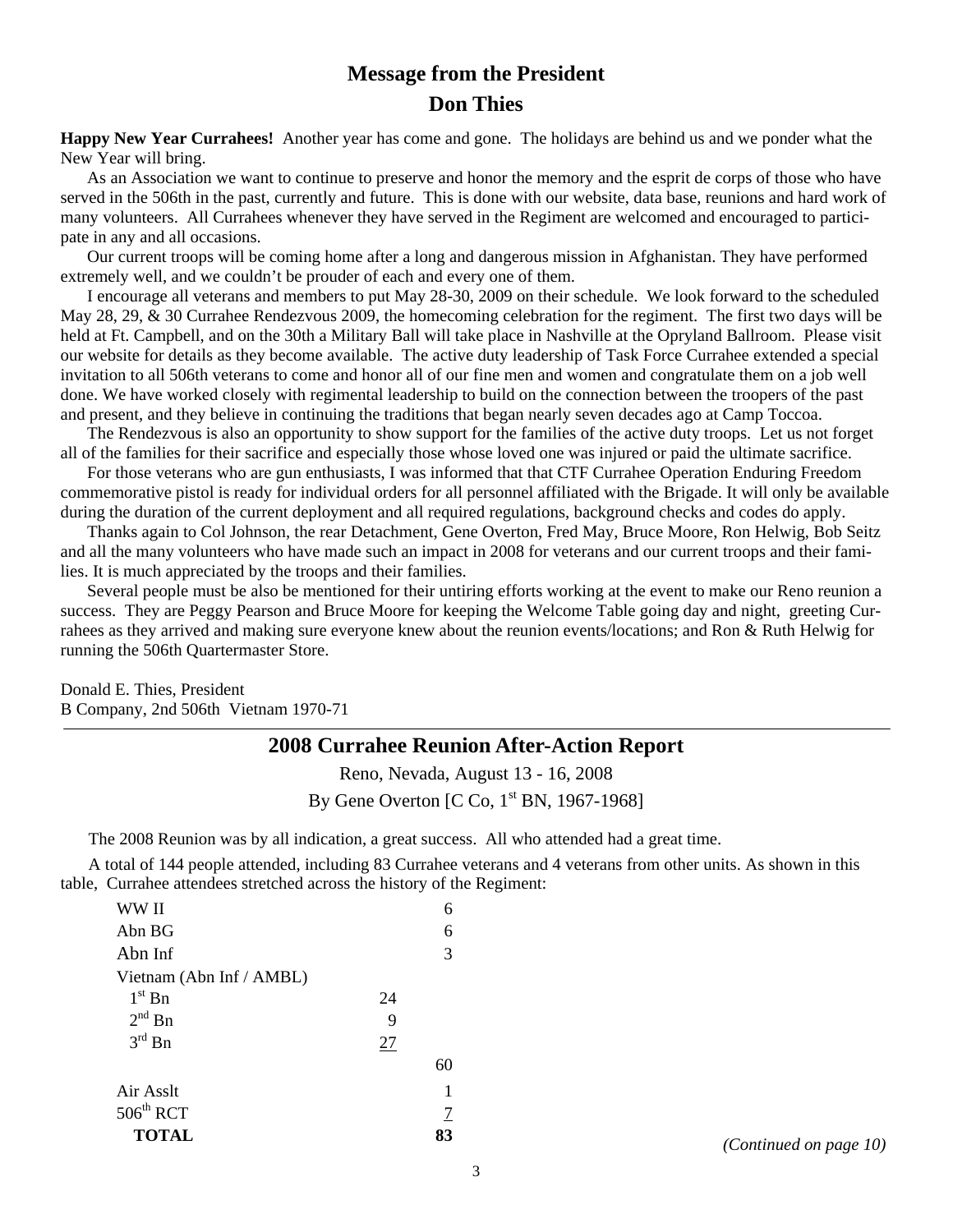#### **2nd Battalion notes**

Don Thies –  $2^{nd}$  Bn Reporter (B Company,  $2^{nd}$  BN – November 1970/August 1971)

 At our recent reunion in Reno, B Company members, Buford Byers, Chris Garrett, Mark Wissel, Gary Sinkler, Ben Peters (Capt. Ret.), Sam Knipmeyer, Paul Jensen and I gathered to share old times and stories. Ben was the featured guest speaker at the Saturday evening dinner and related his experiences and stories concerning FSB Ripcord. For Gary it was his first time with a group of his fellow B Company guys. For me it was especially nice as Gary and I, along with 4 others, joined B Company in November 1970 as replacements in the  $2<sup>nd</sup>$  platoon at the same time. I had not seen Gary in 37 years.

 I also traveled to Hawaii in early August 2008 for a family vacation and to look up another B Company guy, Patrick Bailey. Patrick, along with me and 5 others, formed the CP group of B Company. Patrick was an RTO for our Artillery Forward Observer Lt. Don Speet. Patrick got out of the Army but then went back in and retired as a Major in the Hawaii National Guard. He told me at lunch one day that he helped train the current leadership of the guard and was very proud to have done so. It was nice to see him again after 37 years. We swapped stories, compared medical issues and how hard it is to revisit the Vietnam memories. He is now one of 4 ministers at his local church.

On election night November  $4<sup>th</sup>$  another B company guy United States Congressman Allen Boyd (D) of Florida (2nd Lt Allen Boyd, 2nd Platoon B Company 2nd 506<sup>th</sup>), handily won re-election for another term. Congratulations Allen!

 I've also been working with a middle school teacher (Bryce Kelly) in Northern Wisconsin as he and his  $7<sup>th</sup>$ and  $8<sup>th</sup>$  grade classes are trying to put a face with all the Wisconsin Vietnam casualties on the Vietnam Virtual Wall. I've supplied him with some information on the three guys we lost while I was in the  $506<sup>th</sup>$ , but if anyone else can help him with others they know he would appreciate it. His web page is

http://www2.medford.k12.wi.us:7196/~kellerbr/project/m ain/main.html or email him at kelebr@medford.k12.wi.us.

 Bryce might be willing to help non-Wisconsin veterans too. Asking won't hurt.

 I also received a phone call from the son of one of the original members of the  $506<sup>th</sup>$  PIR He spoke of his dad (Lewis Ray Alford, C Company, 1st Bn, 506th PIR) and has photographs and memorabilia of Camp General Robert Toombs (as it was called before they renamed it to Camp Toccoa). I was told that his dad is as sharp as ever, that his uniform contained the airplane and parachute patches, that he had all kinds of battalion pictures and original  $506<sup>th</sup>$  member photographs. If anyone would like to get in touch, let me know and I'll call the son and ask his permission to pass along his contact information.

 Probably the most important development of the year for the history of  $2<sup>nd</sup>$  battalion 506<sup>th</sup> is the unveiling of the new permanent exhibit of the Major Dick Winters display at the Hershey – Derry Township Historical Society. The exhibit is the exact duplicate of his workspace den. It shows maps used during the Battle of the Bulge, autograph photographs depicting a who's who in America, & little known audio clips of the Band of brothers mini series. The Major Dick Winters display should be of interest to everyone connected with the  $506<sup>th</sup>$  and can be viewed at

http://www.therupturedduck.com/winters.htm

 I also want to mention that in these hard economic times if you know of a veteran or current military soldier or family in need of assistance for whatever reason, please do whatever you can. Any assistance whether it is a phone call, a letter, or directions on who to contact and where to go for help will always be appreciated.

Have a great New Year and remember to renew your 506<sup>th</sup> Association Membership!

Currahee!

Donald E. Thies

B Company,  $2<sup>nd</sup> 506<sup>th</sup> - Vietnam 1970-71$ 

#### **Quartermaster Items:**

 Hope everyone had a Merry Christmas, and we wish everyone a Happy New Year.

 Keep watching the web site for continuous new items, If you would like something special, or you would like your name or unit put on an item, please let us know. You can contact me directly to discuss a new item or design at **rlhelwig@verizon.net** .

 We have added magnets of various sizes and designs, baby and children clothing, golf balls, Zippo lighters with the Currahee Crest , a new Currahee Battle Flag, and golf towels.

 Complete descriptions of these items and all of the current offerings can be viewed on-line at the  $506<sup>th</sup>$  Association for Sale web page **www.506infantry.org/ quartermaster.html** .

 CURRAHEE! Ron Helwig Quartermaster.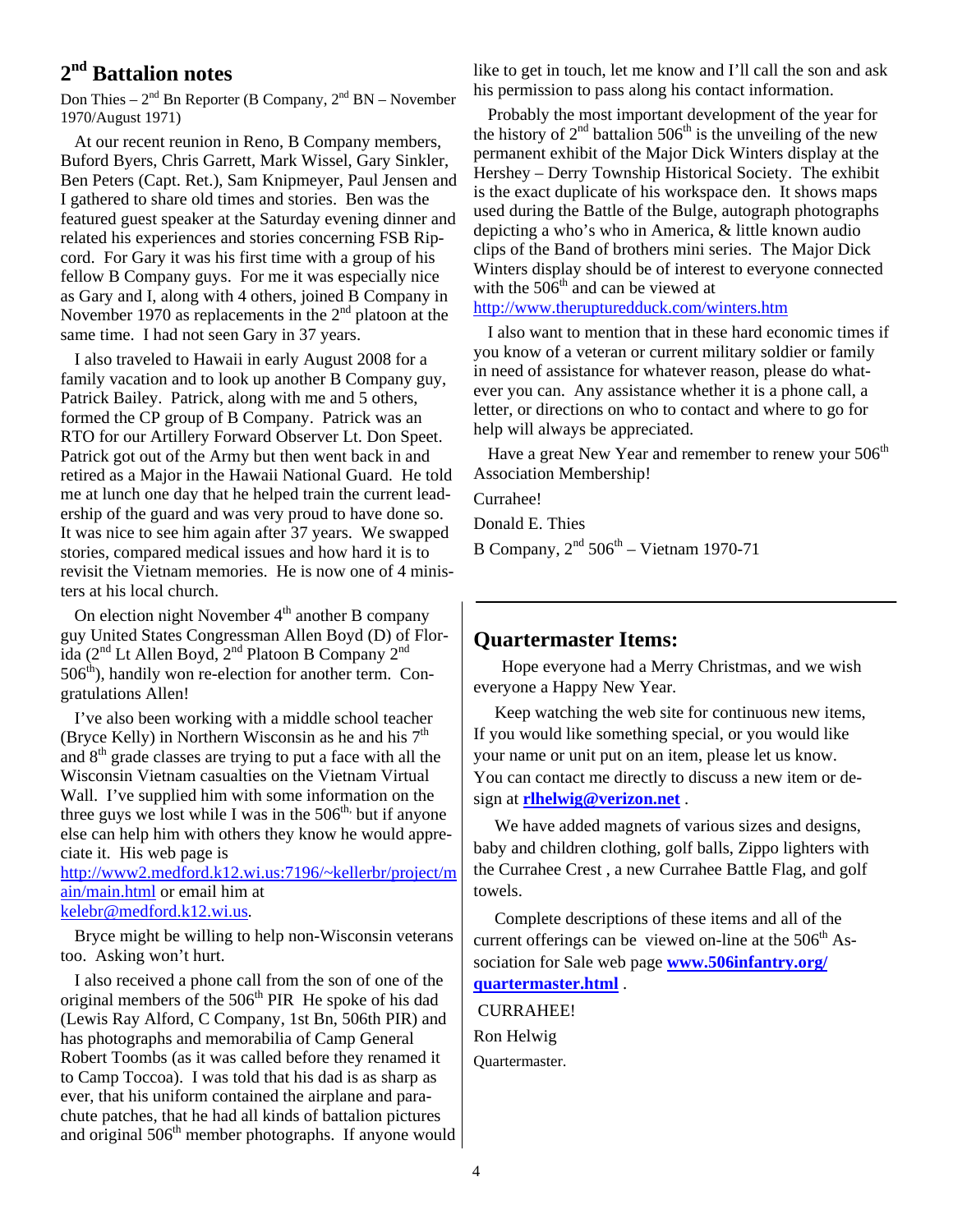#### **Joint Training Exercise Empire Glacier**

 by Joseph Huesing, 1st Battalion Reporter C Co, 1st BN, 506th, 1975-1979

 The late 1970s were an extreme time for winter weather and the Blizzards of 1977-1978 still hold severity records for both low temperatures and snowfall in the Northeastern U.S. During the Great Blizzard of January 1978, 50,000 Ohio Guardsmen were activated and doctors and nurses were shuttled about by private citizens on snow mobiles. The country was still reeling from energy shortages and much of Ft. Campbell was under pretty severe energy (and heating) restrictions. Orders came down in late 1977 that C 1/506th was to deploy to Ft. Drum NY attached to the 1/502 (Strike) as part of Joint Readiness Exercise Empire Glacier 1978 (January 3- February 16, 1978). We troopers jumped at the opportunity for some good training—the sarcastic among us would comment that at least we'd get some warm uniforms. The exercise would ultimately involve roughly battalion sized elements from the 82nd ABN, the U.S. Marines, and a U.S Army Armored Brigade. The object was in part to train for joint arctic warfare operations. The weather of the 70s cooperated fully in providing those conditions in the lower 48 states.

 Training for the exercise began immediately. Field and technical manuals and pocket guides were issued to every Currahee. Classes were organized to cover very diverse topics from uniforms and their care (a necessary but complicated process in arctic environments), cold weather injuries, winter survival, the art of digging foxholes in frozen ground, assembly of sledges, tents and Yukon stoves, firearms maintenance and navigation in blizzard white-out conditions. While at Ft. Campbell the CO, who had formerly been stationed in Alaska, required morning PT runs bare-chested to acclimate us (yes medical science has since shown that this process works). Ski training at Campbell was nearly impossible but some clever person figured out that by spreading large amounts of straw on a hill—a semi tractor-trailer made the delivery—we could at least give the boards a go.

 Of particular help were the many fellow Currahees that had been stationed in Alaska or had grown up in places like upstate New York or Canada and had worked or hunted in those environments. Based on their advice, several ran off post and bought down jackets, which were worn (secretly) under military parkas. Some also purchased better sleeping bags. As one of the guys from Alaska commented, you don't go anywhere without that bag. With it you can survive almost anything bad weather throws at you.

 Although we had substantial pre-deployment training, the actual Empire Glacier operation initiated as an alert. The flight into Drum was on C-130s; we landed in the middle of a wicked snow storm. Some of the troopers were literally blown down the icy runway by the combination of C-130 prop blast and wind from the storm.

 Once installed at Drum we had several days to work with equipment since other units, notably the 82nd ABN, were not able to get into Drum because of the weather. Drum had a decent ski hill with rope tow called the Dry Hill Ski area where we practiced the use of the heavy Alpine skis. Not surprisingly, several injuries were experienced in this phase with some troopers heading back to Campbell. We quickly discovered in the relatively flat terrain of Ft. Drum that the ash trail breaker snow shoes were for us far more useful than skis, especially in heavy brush.

 Living in arctic conditions involves a key piece of equipment called an ahkio. A squad lives from its ahkio. The ahkio is a man pulled sled on which stove, tent, water, fuel, rations, heavy crew served weapons and ammunition are carried. The whole thing weighs about 200 or more pounds. The addition of a crew served weapon like the 81mm mortar pushes the weight over 300 lbs.

 The maneuver started and Currahees moved from the luxurious WWII-era barracks of Ft. Drum to the jumpoff point by 2 1/2 ton trucks. Once again a blizzard accompanied the move. At jump off points, Currahees rucked-up and attached tow harnesses to ahkios to move to defensive positions. Once in position, one of three common shelters was constructed. Besides the standard arctic tent, which contained a small stove for heating and drying equipment, many Currahees borrowed a technology from Native Americans and dug snow caves called quinzee huts into the snow. These were far warmer than a tent, could be heated with a single candle per two or three person occupants, and if constructed properly were nearly invisible to passersby or from overhead helicopter reconnaissance units. All Currahees pulled rotations in foxholes or crew-served weapons positions, some of which were connected by tunnels or trenches. Numerous air assaults were conducted using UH-1H Iroquois choppers supported by AH-1S tank killer Cobras. Sleds were literally manhandled into the choppers crossways. Once inside the extremely warm temperatures of the choppers caused many to overheat. CH-47s were also used throughout the exercise.

 The game pitted the Marines and their large Amtracs against the 502nd/C 1/506th and as most of these things went you never learned the result — though no Marines ever got past a Currahee position. Appreciation of service skills was apparent when Marines and Air Assault troopers enjoyed several beers at the Alpine Inn at the end of the exercise while comparing notes. It's safe to say the exercise had a significant effect on many troopers. I doubt there's a single participant that isn't fully able to operate even today in the harshest winter environments, and indeed actually like it. That's true for this trooper as my first ski class was at Drum in 1978 and I've rarely missed a winter on skis in the Rockies since. Maybe that was part of the point of the exercise.

 *Thanks to 1SG(R) Carlos Colon-Robles, SFC(R) Steven Lawrence, and LTC Mark Dyvig for this story.*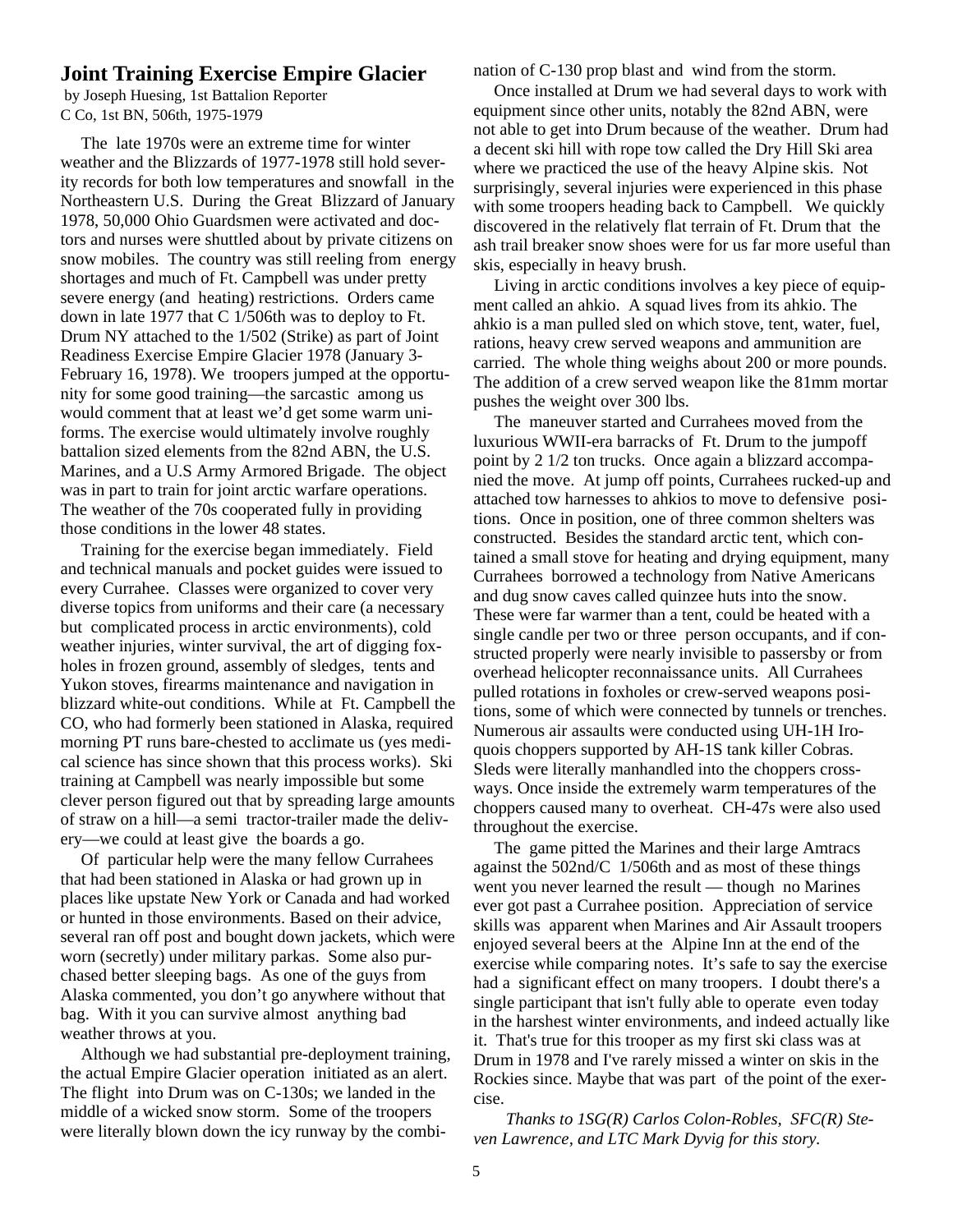#### **The Widows, Orphans, and Wounded Soldiers Fund in Action**  By Fred May A/1-506 (1970 - 1971)

 One of the most important and appreciated activities of the Association is the Widows, Orphans and Wounded Soldiers Fund, better known as the "WOWS Fund". Supported entirely by contributions from Association members and supporters, the WOWS Fund was established by

Thomas G. Lee (CSC, 1st BN, 1987-1988) to provide visible indications of our support to wounded Currahees, and emergency financial assistance to living, current and former Currahees or family members of active-duty Currahees killed, wounded, or missing in action. Under the fund requirements, the recipient's parent, child or spouse must have served with the 506th Infantry Regiment or a supporting unit as defined in the Association by-laws.

 The WOWS Fund has identified a number of needs in order to support the active duty troops of the 506th Infantry Regiment while they are deployed to Afghanistan for 2008- 2009. If a WIA soldier is transported to the United States, the Hospital Visitation Teams

spring into action. Working closely with the 506th Infantry's Rear Detachment at Fort Campbell, the Association is notified where the WIA Currahee has been sent. A representative of the Association then visits the soldier at any of the ten hospitals that are now served by our teams. This representative assists the soldier and any visiting family members in any way possible. In addition, the Association provides a number of Currahee items to the wounded, including a 506th Association Gym/Duffel Bag, Currahee Shield Pin, 506th Association Hat, Currahee Battle Flag, 506th Infantry Bracelet, Static Cling Currahee Decal and 506th Association Challenge Coin. It is the WOWS Fund that supports this effort.

 If there is a financial hardship that involves either the soldier or his family, the WOWS Fund may award a monetary grant to provide assistance during their time of need. A need may be identified by the family of the soldier WIA, the 506th Association Rear Detachment at Fort Campbell, the Association representative, or any other person with relevant information.

 There is no formal application form used to apply for the assistance grants; the sole criterion for the award is the financial need of the recipient. The decision to provide aid is made by a three-person committee, which also determines the amount of the award. This committee is appointed by the Association Board of Directors. Information about the identity and circumstances of applicants is limited to the members of the committee, but the names of recipients will be made public if an award is made. The

committee and the amount of contributed funds available will determine the size and frequency of awards. As of this writing, four families have received financial assistance from the Association.

During 2008, grants have been awarded to SFC Jeremy

D. Henderson (B/1-506, Sep 03 - Sep 05) who was severely WIA in Iraq while serving with 2- 12 Infantry and to SSG Michael G. Smith (C/2- 506, Sep 07 - Current) who became severely ill. Both Jeremy and Michael are married with children and their hospitalizations placed undue hardships on them and their families.

 For families of Currahees who were killed in the line of duty the 506th Association presents a Currahee Battle Flag and Currahee Shield Pin to the next of kin. This presentation is made by an Association representative, either at the monthly Eagle Remembrance Ceremony at Fort Campbell or at the funeral. Again, it is the WOWS Fund that makes this possible.

 For information on contributing to, or for applying or nominating a recipient, check the 506th Association website (www.506infantry.org), email committee chairman Fred May at alfredmay@aol.com, or write to:

> The 506th Infantry Regiment Association Widows and Orphans Fund c/o Alfred May 30 Sweetman Lane West Milford, NJ 07480-2933

 The Association started year 2008 with \$10,691 in the WOWS Fund. During the year we received donations totaling \$5,979 and have spent \$8,806. As you can see, contributions are not keeping pace with expenditures and the current deployment of our Regiment is not yet over. Contributions to the WOWS Fund are, of course, tax deductible but the greatest reward comes from the heartfelt thanks we get from the wounded and the families of Currahee casualties. The Henderson family wrote, "Thank you so much, we appreciate all your help. People like you make the difference."

 Please take a moment and think about those Currahees who need our assistance and help make a difference in the life of a soldier. A contribution form for WOWS and the Association's other charitable funds is located toward the back of this newsletter.

Remember, YOU can make a difference.

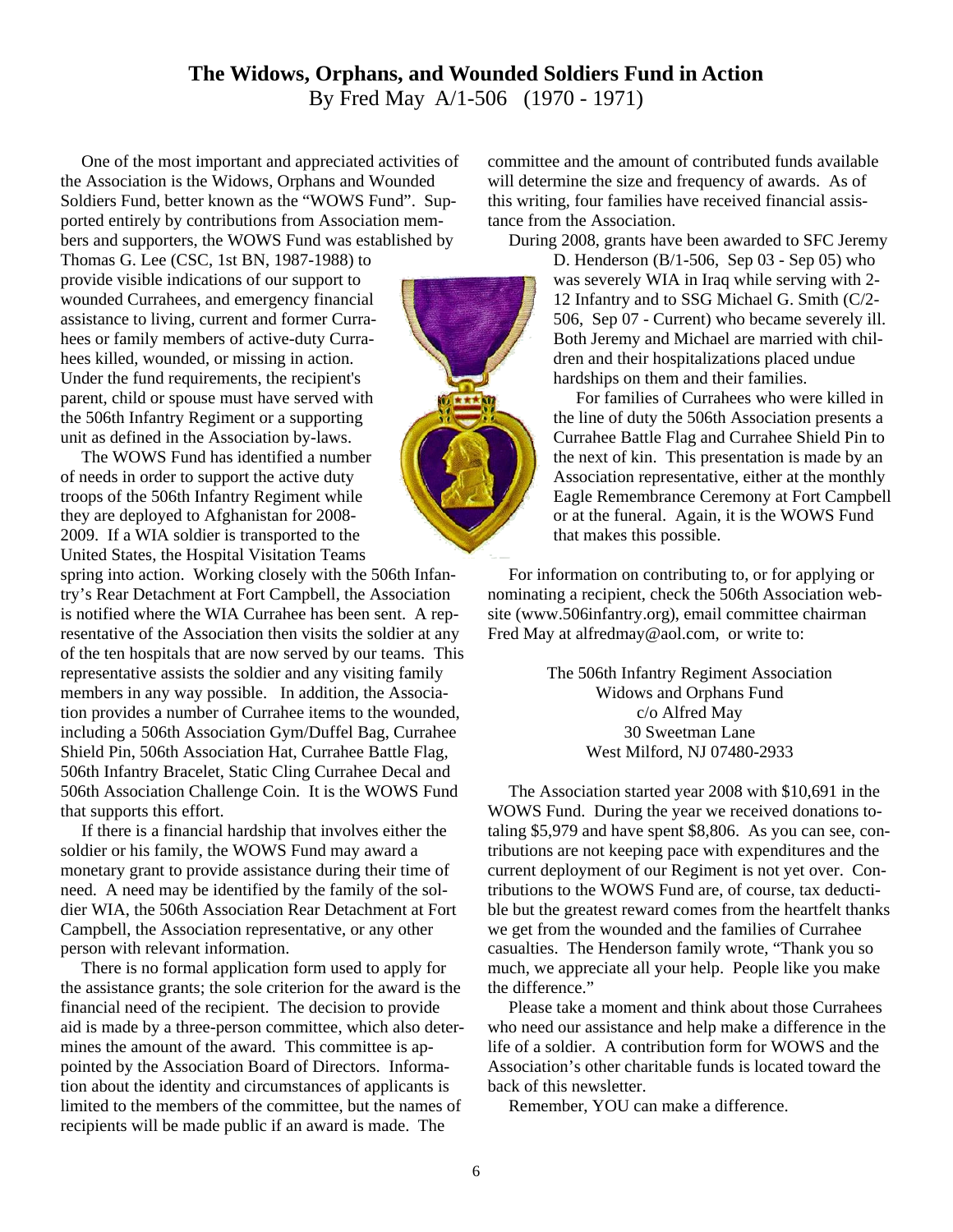### **Other Events of Interest to Currahees in 2009**



This reunion information was current as of the time of publication. For the most current information, visit our website or contact the sponsoring organization.. If you wish to list your reunion, contact the Association.

NOTE: The appearance of an announcement does not constitute endorsement by the 506th Association; nor does the 506th Association exercise any control over activities at these events.

| <b>Dates</b>         | Event                                                                                                                                                                                                                                                                                                                                                                                                                          |
|----------------------|--------------------------------------------------------------------------------------------------------------------------------------------------------------------------------------------------------------------------------------------------------------------------------------------------------------------------------------------------------------------------------------------------------------------------------|
| February 11-15       | 101st Division Association 2009 Snowbird Reunion in Kissimmee, FL:                                                                                                                                                                                                                                                                                                                                                             |
| 2009                 | - additional information and registration forms from 101st Airborne Association                                                                                                                                                                                                                                                                                                                                                |
| May 28-30            | Currahee Rendezvous 2009 at Fort Campbell, KY and Nashville, TN:                                                                                                                                                                                                                                                                                                                                                               |
| 2009                 | - additional information and Schedule of Events on page 1 and 3                                                                                                                                                                                                                                                                                                                                                                |
| July 17-19<br>2009   | Stand Down 2009: A Co, 1st BN, 506th Vietnam (1967-1971) Veterans Reunion in<br><b>Nashville, TN:</b><br>Events:<br>Friday, July 17 - Dinner<br>Saturday, July 18 - Memorial Dinner<br>Sunday, July 19 - Farewell Brunch<br>- More information to follow in Reunion Packets, to be in the mail by February 1, 2009<br>- Additional information/updates TBA<br>- Contact: Ed and Beth Krohe, emkrohe@casscomm.com, 217-323-5089 |
| August 14-20         | 2009 Week of the Eagle at Fort Campbell, KY:                                                                                                                                                                                                                                                                                                                                                                                   |
| 2009                 | - additional information TBA                                                                                                                                                                                                                                                                                                                                                                                                   |
| August 18-22<br>2009 | The 'Stand Alone Battalion' 3rd Battalion (Airborne), 506th Infantry (Currahees)<br>13th Annual Reunion at Clarksville, TN:<br>- during the 2009 Week of the Eagle (August 14-20)<br>- additional information TBA                                                                                                                                                                                                              |
| September 9-13       | 64th Annual 101st Airborne Division Association Reunion in Hampton, VA:                                                                                                                                                                                                                                                                                                                                                        |
| 2009                 | - additional information and registration forms through the 101st Association                                                                                                                                                                                                                                                                                                                                                  |

#### **Trying to Locate:**

#### **From Anita Effelberg in Tacoma, WA:**

Robert Effelberg is my dad. He was in Vietnam in 1969 and again in 1971. He passed away 3 years ago, and I'm trying to find a military picture of him. The VA doesn't give them out . . . only military records. He was 506th Infantry, 101st Airborne. My dad told very few stories of being in Vietnam, and I wish more than anything I would have made him talk to me before he left me. My eMail is **effelberga@yahoo.com** .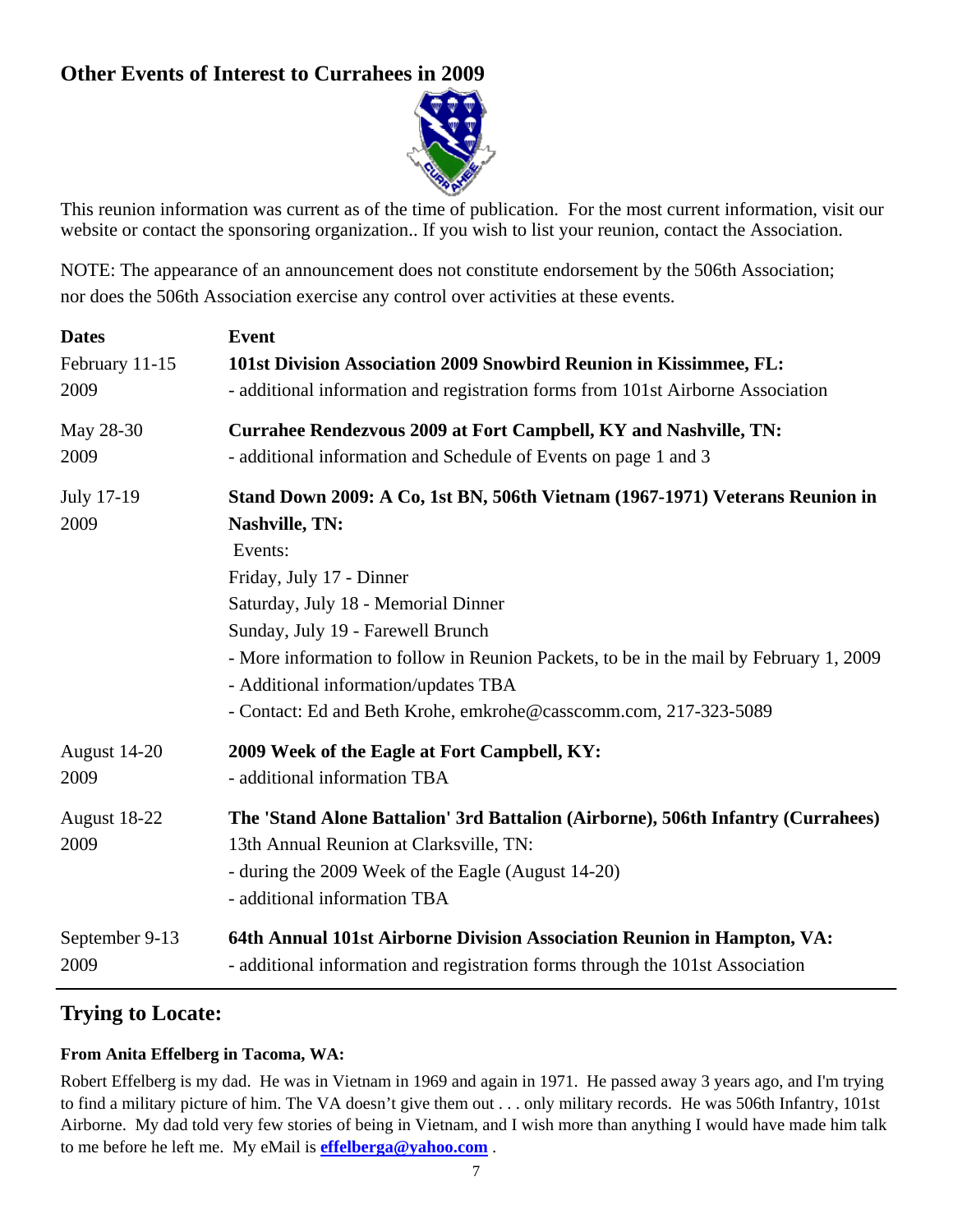#### **A heartfelt "thank you" to donors to our charitable efforts**

The 506th Association would like to thank all those who donated to our Charitable Funds during this past year. Fund donations were received from the following donors during the time period November 17, 2007-November 21, 2008.

#### **Scholarship Fund**

*SILVER (\$501 TO \$1,000):*  Ralph and Alma Kato Family *BRONZE (\$251 TO \$500):*  The NAVILLUS Foundation (Carol and Lee J. Sullivan) After Hours Emergency Animal Clinic of Hollywood FL (Ronald M. Ridge) *ADVANCED (\$100 TO \$250):*  Yong and 1SG(R) Carl A. Graves

Harry D. Sanders John O. Lally Joseph Donald Nickell, Jr. Edward J. Kovarnik LTC(R) Richard H. Torovsky, Jr. CPT(R) Terry Van Meter *BASIC (under \$100):*  Phil L. Foster R. Pat Hyman Kenneth G. Johnson Roland A. Belanger John A. Brown Fred and Sabina May Gene H. Langenberg SFC(R) Joseph Caligiure James E. O'Laughlin

#### **Currahee Packages**

*SILVER (\$501 TO \$1,000):*  Jill Eelman, Leslie Ladd, and Taylor Ebner (Culver Girls Academy) *BRONZE (\$251 TO \$500):*  Joseph E. Huesing *ADVANCED (\$100 TO \$250):*  Edward J. Kovarnik Gregory P. Phillips *BASIC (under \$100):*  Lawrence J. Bowman Kenneth G. Johnson

Roland A. Belanger John A. Brown Thomas L. Hartman Fred and Sabina May Gene H. Langenberg SFC(R) Joseph Caligiure

#### **Currahee Rendezvous 2009**

*ADVANCED (\$100 TO \$250):*  Fred and Sabina May Octavio Laguna John O. Lally *BASIC (under \$100):*  Richard H. Thies Michael C. Bookser

#### **Widows, Orphans, and Wounded Soldiers Fund**

*SILVER (\$501 TO \$1,000):*  Booz | Allen | Hamilton, Inc. Sal and Doris Zavala Family *BRONZE (\$251 TO \$500):*  American Legion Post#5, Rahway, NJ *ADVANCED (\$100 TO \$250):*  K. D. Van Drie Ruby I. Koehler Edward J. Kovarnik Rick Marquette Fred and Sabina May Pradeep Simlote, MD, PC Peter A. Seitz Jim D. Wake Edward J. Kovarnik Earl Tony Suggs SFC(R) Russell A. Aulbach COL(R) David L. Clark Wayne M. Keilholtz Carol and Peter Seitz CPT(R) Terry Van Meter

Anthony L. Minicucci Nancy B. Yannayon The ChemQuest Group, Inc. Kelli & SSG Chad Cardwell *BASIC (under \$100):*  Robert, Eileen, Megan, and Katie Ligday CSM(R) James K. Cacoulidis MAJ(R) Thomas W. Taylor Steven S. Robertson Albert and Carolyn Kube Donna Faris Guy and Yvonne Tepsick Dan and Kathy Robey George and Mary Joy Hurlburt John W. Boggs Dick and Bonnie Reese Gene H. Langenberg Germano A. Gomes John and Charlotte Voelker Kenneth G. Johnson Edward L. Morris Roland A. Belanger LTC(R) William L. Schwartz John A. Brown Clement J. Dombrowski Christiane De Filippis Peter and Mary Weiskopf Dennis and Laurie Langford Paul and Margaret Berwanger Earl Tony Suggs SFC(R) Joseph Caligiure Rodney E. Butt Patricia and Greg Armstrong MAJ(R) John T. Duckett, III James E. O'Laughlin Wayne S. Raulerson Michael J. Mollenhour Manuel T. Chavez, Sr. Donald and Sharon Gaffney

**The following friends and family members made donations to the Widows, Orphans, and Wounded Soldiers Fund in memory of SGT Ryan P. Baumann,** G Co, 801st BSB, assigned to 4th BN, 320th FA, 4th BCT, 506th INF KIA 08/01/08.

K. D. Van Drie Donna Faris Dan and Kathy Robey Ruby I. Koehler Hugh and Sharon Guiterrez Darlene Miller Dennis and Laurie Langford John W. Boggs

Nancy B. Yannayon Paul and Margaret Berwanger The ChemQuest Group, Inc. Albert and Carolyn Kube Patricia and Greg Armstrong Pradeep Simlote, MDPC Donald and Sharon Gaffney Guy and Yvonne Tepsick

Peter and Mary Weiskopf John and Charlotte Voelker George and Mary Joy Hurlburt Robert, Eileen, Megan, and Katie Ligday Dick and Bonnie Reese

*We thank these special people for thinking of others in their time of grief and remembrance.*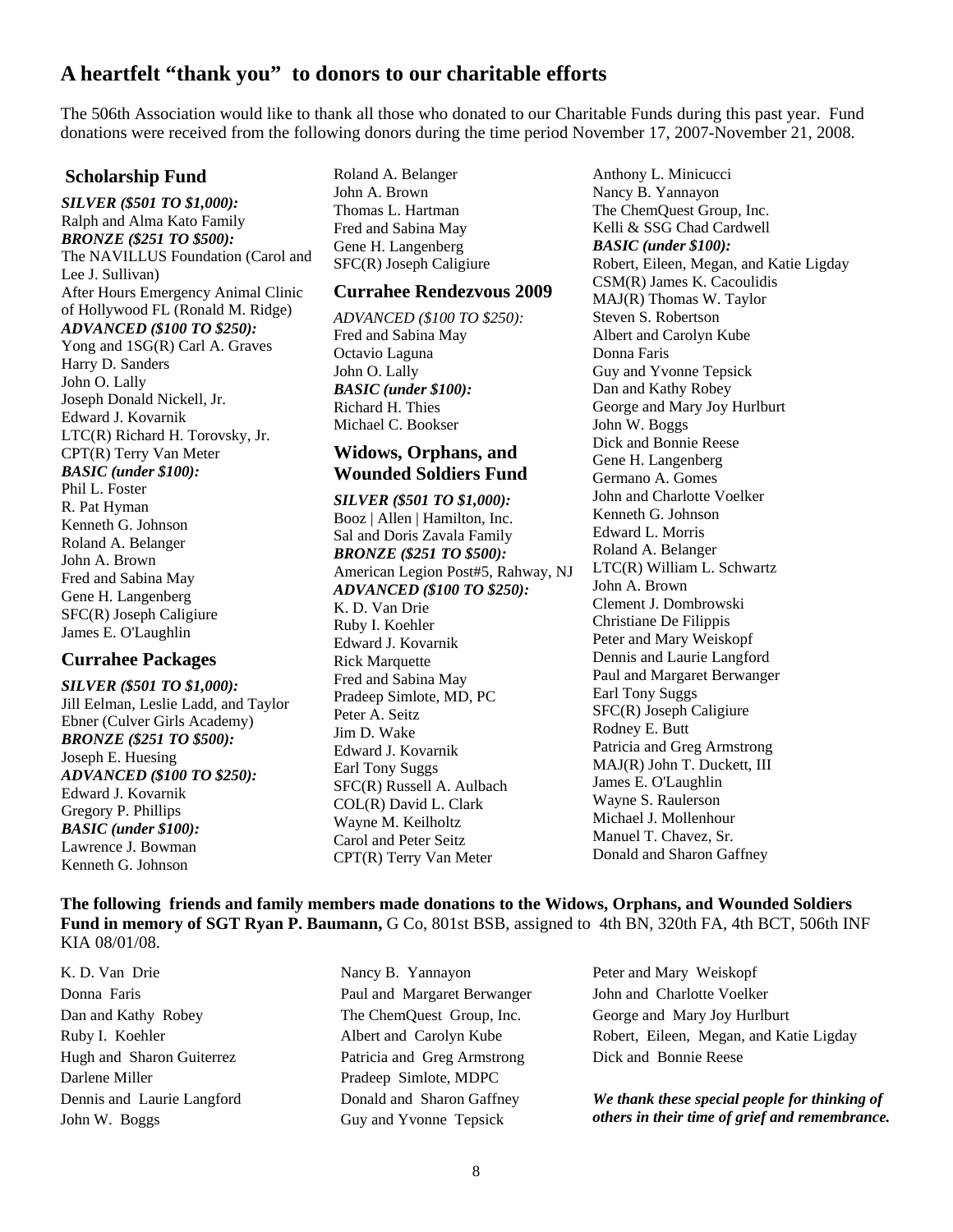#### **Donors to our charitable efforts (***Continued***)**

The 506th Association would like to thank all of those who contributed unrestricted general donations this past year. These donations are used for operating expenses, publishing The Currahee! newsletter, and for up-front funds needed to purchase Quartermaster items for resale.

Unrestricted General Donations were received from the following donors during the time period November 17, 2007- November 21, 2008.

#### **SILVER (\$501 TO \$1,000):** James L. Burke

Thomas C. Diebold

#### **ADVANCED (\$100 TO \$250):**

Frank D. Jensen LTC Thomas W. O'Steen Sam Moore Edward J. Kovarnik

#### **BASIC (under \$100):**

Carolyn A. Bender John O. Lally COL(R) Richard M. Seitz John A. Flaherty Thomas Chris Burns Malcolm A. Martin Stephen L. Conroy LTG(R) Robert F. Foley 1SG(R) Robert L. Bell Walter Lukasavage 1LT Christina L. Aleman Brian G. Heeg Terry L. Taylor, DVM Donald N. Speet John A. Brown William C. Rybolt SGT Kevin D. Holt David R. Cote Richard D. Regnier Lee J. Sullivan Rolland A. Maxson, Jr.

Ronald A. Frawley Wayne M. Keilholtz Richard H. Monks COL(R) David L. Clark COL(R) Gordon J. Burke, Jr. SGM(R) Ralph G. King Ronny L. Beesley CPT Keefe A. Savin LTC(R) Donald F. Smith COL(R) Lawrence A. Redmond Jon R. Leonard Buford A. Byers Ronald K. Williams John A. Russell Raymond E. Sowinski Thomas J. Peacock Sterling R. Chapman, Sr. Raymond Mike Womack Douglas P. Davis COL(R) William J. Vogt Nicholas W. Obrenovich Woodrow L. Hall George T. Pourchot Anthony T. Venuti, Jr. BG(R) Don W. Mayhue Robert R. Webb, Jr. Roy Joe Rice Arthur M. Petersen Gary R. Belair Roger A. Crabb Kirk D. Wiggins Geoffrey J. McLaughlin

Clinton W. Clark LTC(R) John M. Taylor Samuel C. Knipmeyer Ivan E. Wahls Mark Osborne William F. Baker Roger C. Wilgus Fred A. Bahlau Beat R. Degen Bruce A. Crawford James E. O'Laughlin Alan D. Henry George H. McCleskey Raymond J. Parker Francisco Schmidt-Torres Manny Seck MAJ(R) Earl W. Kennedy David A. Hafner Richard E. Drury SFC(R) Frank P. Sicari Ronald R. Rami John A. Niesel LTG(R) Joseph W. Kinzer Robert Walter Lange James E. Godwin 1SG Jacqueline M. Dixon-Swain 1SG Shawn G. Willis Jerry F. Donahy Dennis A. Kraynak

#### **Contributions to the Association are fully tax deductible.**

The IRS has recognized the 506th Association as a War Veterans Organization under section 501(c)(19), so donors making contributions to the Association can deduct such donations on their personal or corporate tax filings, as provided for by IRS rules and regulations. The Association is listed in IRS Publication 78, *Cumulative List of Organizations described in Section 170(c) of the Internal Revenue Code of 1986*, the list of organizations eligible to receive taxdeductible contributions.

For exemption/deduction purposes, the Association Employer Identification Number (EIN) is 91-2088108.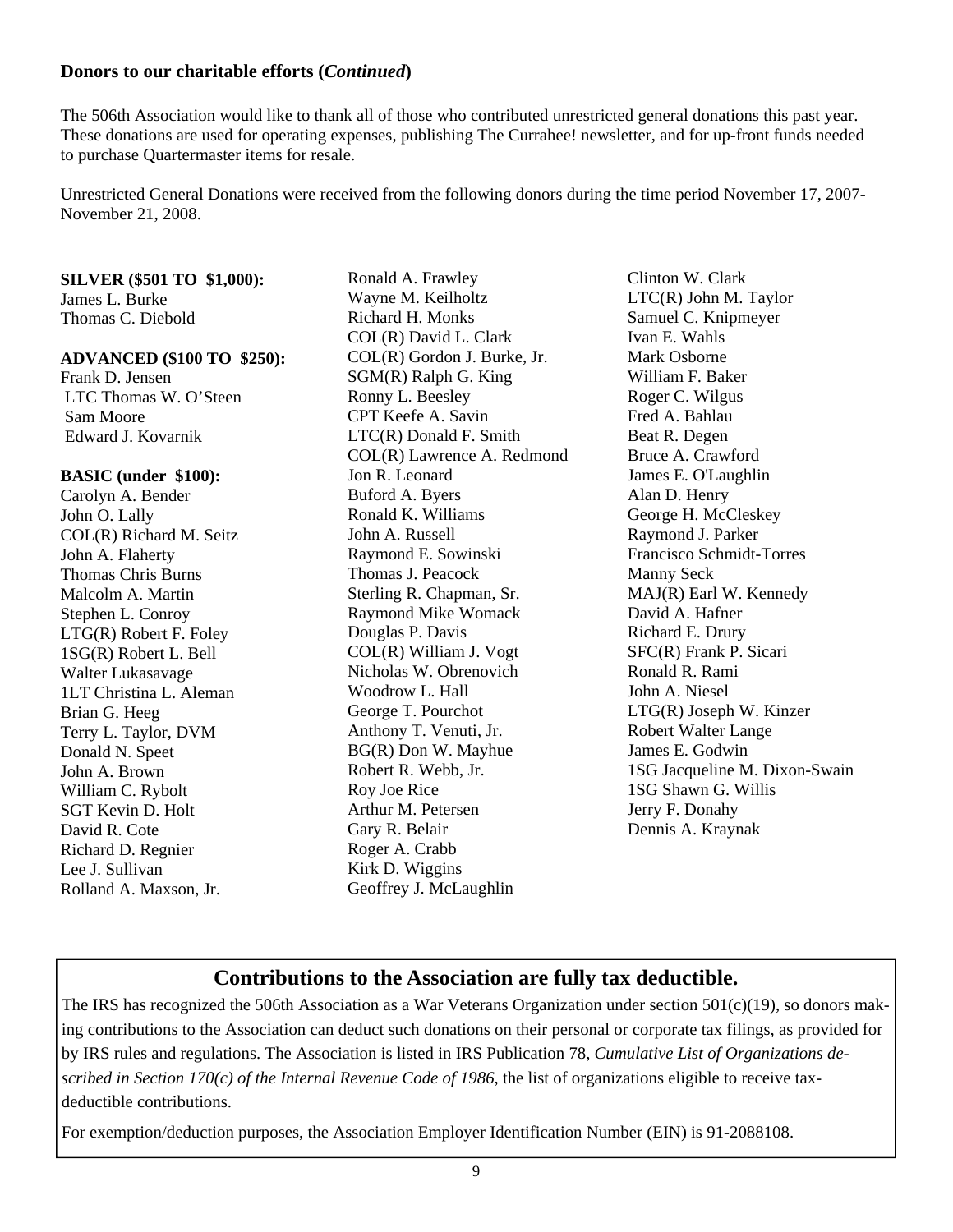#### **2008 Reunion After-Action Report** (*continued)* Then Saturday evening at 6:00pm our Currahee Memo-

 Note that five of the six WW II Currahees attending served with the Regiment in Toccoa and all jumped into Normandy on D-Day. In addition, CPT Charles Williams and a six man honor guard led by SSG Jason Pinckney from the 4th BCT, 506th Infantry at Fort Campbell also attended.

 The Reunion Hospitality Room and display of 506th Association Memorabilia were set up on Wednesday, and stayed opened for the whole reunion. Attendees were amazed at the number and variety of 506th related items our Quartermaster, Ron Helwig, had available for sale.

 Thursday afternoon no events were planned and people just hung out in the Hospitality Room checking out the displays, sale items, meeting with old friends and making new ones. That evening we held our 506th Social, an informal evening with hot and cold hors d'ouveres and drinks. We also raffled off one free complimentary room night, won by Manuel Chavez – D/E Co (Mortars) 1st Bn  $-1970/71$  and Jerry Gomes -- E Co (LRRP), 3rd Bn -1967/68. An attempt was made to sing marching and running cadence but to our surprise (or maybe not) none could remember any that were clean enough to sing in the presence of the children attending. But we heard very interesting tales told by our Toccoa Currahees.

 Friday was pretty much an open day to explore Reno or just gather with old friends.

 Saturday at 10:00 a.m. our General Membership Meeting was held; committee reports were heard and members discussed where our next Reunion should be held, with a general consensus that it should be back on the East Coast in 2010. In addition, the following Officer and Board of Directors were elected for a two year term  $(2008 - 2010)$ :

#### **Officers**

MAJ(R) John Thomas Duckett, III – Chairman

Donald E. Thies – President

Hoyt Bruce Moore, III - Treasurer

Christopher D. Garrett – Secretary

#### **Board of Directors**

CSM(R) Robert F. Gilbert

Ronald L. Helwig – Quartermaster

Joseph E. Huesing – 1st Battalion Newsletter Reporter

John O. Lally – Newsletter Editor / Past President

 Alfred M. May – Charitable Funds Chairman / Active Duty Liaison

 Eugene L. Overton, Jr. – Membership Diretor/Reunion Committee/ Scholarship Committee

COL(R) Bob Seitz – Widows, Orphans and Wounded

rial Dinner was held. The evening commenced with outgoing President John Lally calling us all to order and welcoming everyone on behalf of the Association. The American flag, 506th Regiment flag and 506th Association flag were posted by the Honor Guard from the active duty troops.

 Once the flags were posted, a brief memorial ceremony was conducted by CPT Charles Williams, one of the Battalion Rear Detachment Commanders from the 4th BCT, and Fred May. CPT Williams lit the three candles (Red, White and Blue) which represent the three battalions of the regiment. which stood in front of a large colorized ice carving of the 506th Crest. After the candles were lit Fred May directed every one to look at the small table in front and conducted the Fallen Currahees Remembrance, our way of symbolizing the fact that some of our friends are missing from our midst and unable to be with us. After Fred explained the meaning of all the items placed on the table, a video projection displayed on a large overhead screen the names of all Currahees that were killed in action, from World War II, Vietnam, Iraq and Afghanistan; after which dinner was served.

 As dessert was being served, a video music projection of Toby Keith's "American Soldier" was played. Next Tom Duckett, Association Chairman, acknowledged our Association Founders – Gene Overton, Bruce Moore, Mike Metzger and Brise Bickerton, and introduced the newly elected Officers and Directors. We attempted to play a DVD presentation by COL John P. Johnson – Commander, 4th BCT, 506th INF from Afghanistan. However the DVD malfunctioned and CPT Williams read the Colonel's speech to us instead. In the Colonel's speech he gave us some insights about how our Currahee activities are continuing the legacy of the Regiment in Afghanistan, and how much he and all the Brigade appreciate the support we have provided to the wounded and families back here in the States. In addition, he officially announced the newest list of Distinguished Members of the Regiment (20 in all). Note: a full text of the Colonel's speech can be found on our website at <506infantry.org/reunions/reunion08johnson.htm >

 With that done Don Thies introduced our keynote speaker for the evening and his former CO CPT(R) Benjamin F. Peters, Jr. – HHC / B 2nd Bn, 1970.

 After Ben's comments on his experience as a Currahee and in the military it was time to acknowledge those who have aided the Association over the past two years. Tom Duckett and John Lally presented awards to:

- Hoyt Bruce Moore, III / Peggy Pearson Currahee Crest Award for ten years of service as Association Treasurer
- Michael J. Metzger Currahee Crest Award for his years of service as the Association's first Chairman and guidance.
- Soldiers Fund Committee *(Continued on page 11)* • John O. Lally – Certificate of Appreciation from the Association's Board of Directors, for his leadership and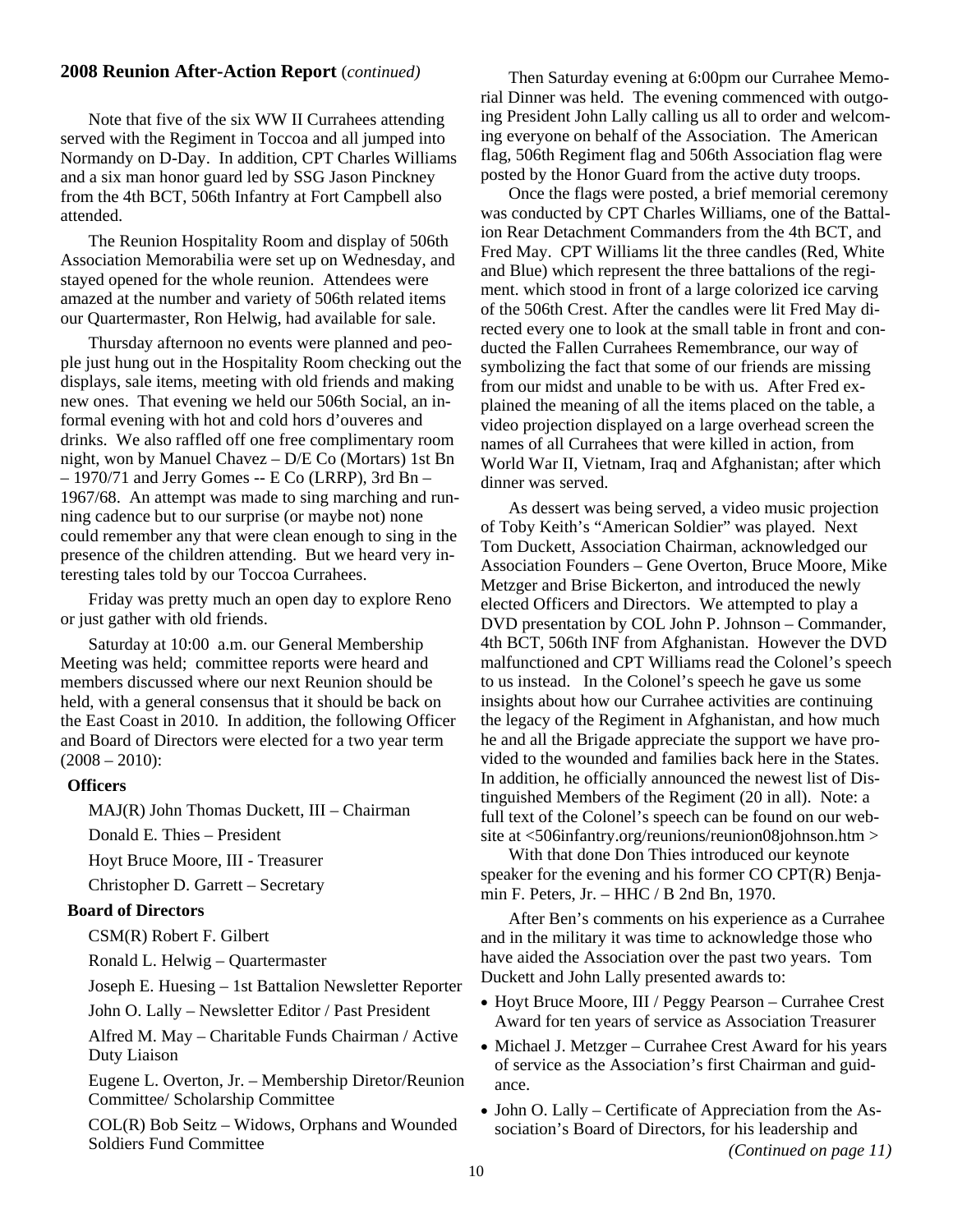#### **\$500 College Scholarship To Be Offered**

By Fred May - Scholarship Committee Chairman, A/1-506 INF 1970 - 1971

 The Association is now accepting applications for our 2009 College Scholarships. This year the Scholarship Committee will be able to award at least one \$500 scholarship due to the generous donations from our membership. Basic information is listed below. For more complete information on the application process along with information on how to donate, visit our web site www.506infantry.org and click on the SCHOLARSHIP button. Items one thru six, in the link, detail the application procedure while items seven thru thirteen explain the selection process.

Applicants are reminded to include their mailing address, phone number, and email address with their application. In addition, items that are sent with the application cannot be returned. Do not send original documentation as photo copies of important papers will be accepted. Questions may be directed to me at AlfredMay@aol.com or sent to my mailing address which is listed below.

#### **The 506th Airborne Infantry Regiment Association (Airmobile-Air Assault) Scholarship**

Established by SFC(R) Joseph F. Foster, Jr. (HHC, 2nd BN, 1969-1970) and SSG(R) Melissa D. Snock

**1. Purpose:** to provide financial aid to students attending undergraduate or graduate programs at colleges and universities in the United States of America.

#### **2. Eligibility Requirements:**

- a. The applicant or the applicant's parent, grandparent, spouse, or sibling must have served with the 506th Infantry.
- b. The applicant must be accepted at or already attending the Institution to which this scholarship money will be sent.
- **3. Application Procedure:**

#### **2008 Reunion After-Action Report** (*continued)*

commitment while servicing as President of the Association.

- Ronald L. Helwig & Ruth Helwig Presidential Citation for serving as Quartermaster
- Alfred M. May Presidential Citation for his years of service as Active Duty Liaison
- Richard Seitz Presidential Citation for his years of servicing as Hospital Visitation Team Leader at Walter Reed Army Medical Center for the last three deployments of the 506th to Iraq and Afghanistan.
- Richard L. Winters Certification of Appreciation for his aid and participation as a Hospital Visitation Team Member at Walter Reed Army Medical Center.
- Octavio Laguna Certification of Appreciation for his
- a. No formal application form is used.
- b. The application shall consist of a typed letter in which the applicant will discuss the following subjects:
	- i. Personal achievements
	- ii. Career objectives
	- iii. Any subject the applicant considers relevant
- c. The application and documentation shall be mailed postmarked between January 1 and April 30, 2009 to The 506th Scholarship Committee
	- c/o Alfred May
	- 30 Sweetman Lane

West Milford, NJ 07480-2933

#### **4. Required Documentation:**

- a. Some form of written proof of paragraph 2a or a written statement explaining why such proof cannot be obtained. Do not send original documents, as they cannot be returned. Photocopies of these documents will be accepted.
- b. A High School Transcript if the applicant has not completed one year of College. If the applicant has completed one year of college, a college transcript is required in lieu of a High School Transcript.
- c. Some form of written proof of paragraph 2b.
- **5. Helpful, but Not Required, Documentation:**
- a. A photocopy of the applicant's Student Aid Report (SAR), containing the Estimated Family Contribution (EFC) number.
- b. A photo copy of the Financial Aid Package Letter from the Insititution the applicant will attend.
- c. A statement from the applicant, detailing how family income or circumstances has kept the applicant from receiving other scholarship, grant, or loan funds.
- d. Any other information the applicant considers relevant.
- **6. Criteria Used for Awarding the 506th Infantry Scholarship:**
- a. Overall academic excellence of the applicant
- b. Financial need
- c. Quality of the institution the applicant has chosen to attend

servicing as Representative of the Association at funeral services of Currahees in Texas.

• CPT(R) Benjamin F. Peters - Certification of Appreciation for being our keynote speaker at this years Reunion.

 In addition to the above awards each veteran in attendance was provided a Certificate of Appreciation from the Department of the Army's Freedom Team Salute signed by General George W. Casey, Jr., Army Chief of Staff and Pete Geren, Secretary of the Army. Gene Overton and P.J. Degross – Ambassador, US Army out of Carson City, Nevada presented such certificates to MSG(R) Dario Ramos (A Co. 1st Bn, 1942/1945—a Toccoa Currahee) and COL(R) Linwood E. Burney (A/E 1st Bn 1967/1969), the highest ranking Vietnam Currahee present) with the remainder distributed at the end of the evening.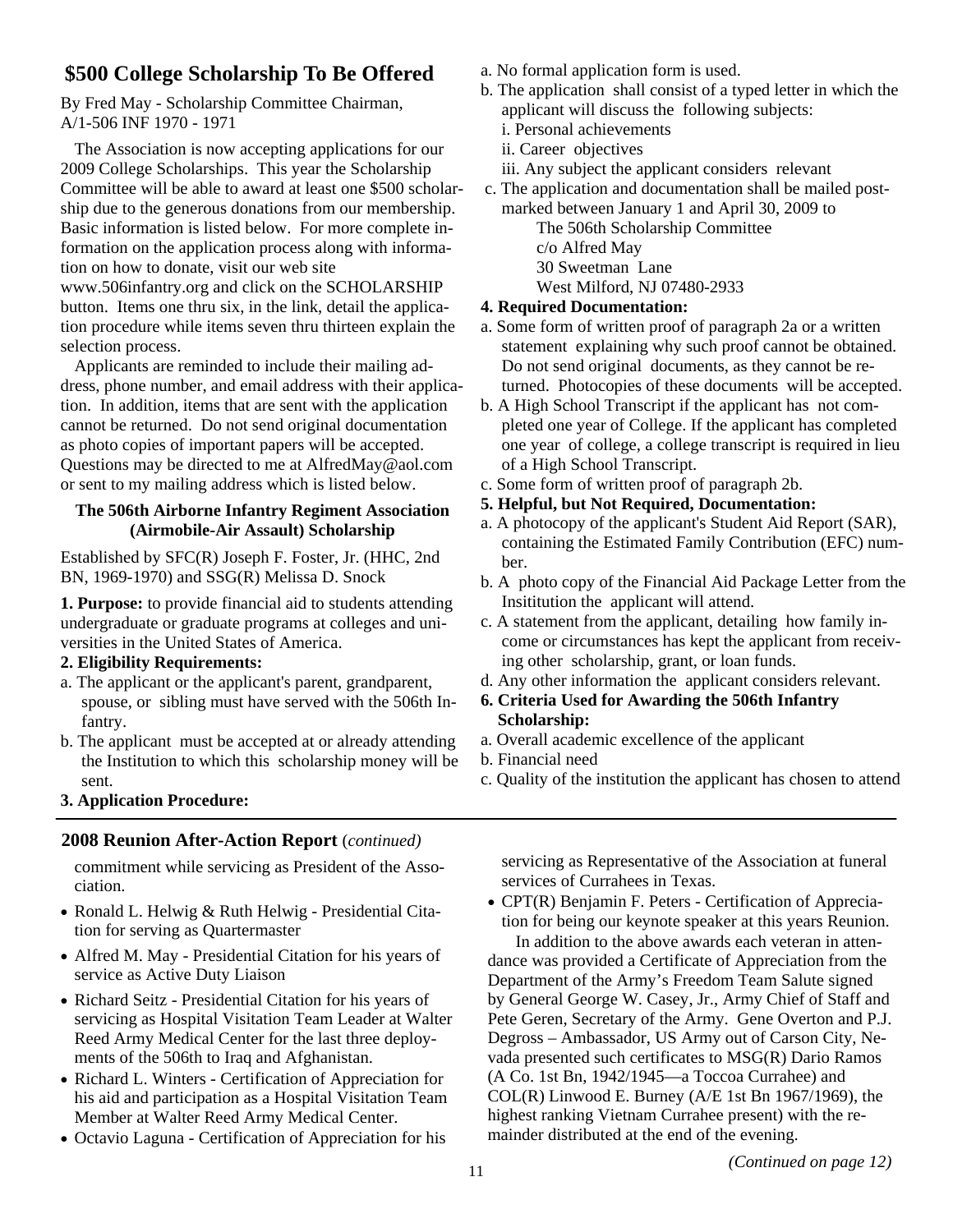#### **Currahee Notes**

#### **Email to the Association from COL Tom Vail, CoS of the Task Force of the 101st Airborne, and former Currahee 6**

Thursday, November 13, 2008 5:39 PM Subject: RE: 506th Association President's Report (3rd QTR 2008)

Mr. Thies,

 I remain the Chief of Staff, CJTF-101 here at our HQs at Bagram Airbase. As a former Currahee 6, I stand ready to support. Please let me know what I can do.

 All of the Brigades are down to a 12 month tour with 506th departing in a few months. Our Division staff will remain through the Transfer of Authority, 3 June 09. The 82d will take the reins at that time.

 We greatly appreciate the support to our troops and their families as I have seen first hand at Walter Reed and other hospitals. The constant feedback from Bob Seitz and many of our Currahee's is one of sincere gratitude.

 Congrats on your position and steadfast commitment thru the association to our Vets.

Currahee! Air Assault!

Regards,

1

Tom Vail 4th Regimental Commander, 04-07. Chief of Staff, CJTF-101

#### **SECNAV Names New Zumwalt-Class Destroyer USS Michael Monsoor**

October 29, 2008: Secretary of the Navy, Donald C. Winter announced that the name of the newest Zumwalt-class Destroyer will be USS Michael Monsoor. Designated as DDG-1001, the name honors Petty Officer  $2<sup>nd</sup>$  Class Michael Monsoor, a Navy SEAL who was posthumously awarded the Medal of Honor for his heroic actions in Ramadi, Iraq, on September 29, 2006.

 PO2 Monsoor was a member of Seal Team 3, attached to 1st BN, 506<sup>th</sup> Infantry as part of Task Force Red Currahee in Ar Ramadi, Iraq, 2005-2006.

## **2nd Infantry Division Currahees:**

#### **Interim Approval of Award of the Navy Unit Commendation**

December 22, 2006: The Military Awards Branch of the US Army Human Resources Command issued an interim approval memo and sent it to the US Navy. This memo authorized the temporary wear of the Navy Unit Commendation pending review by the Center for Military History, who will be checking for duplications and exact eligibility for the units intended for inclusion in the

#### **2008 Reunion After-Action Report** (*continued)*

 Concluding our evening, the Honor Guard retired the colors and their most junior member extinguished the Memorial Candles until our next Reunion.

The joint reunion with the 101st Airborne Association and with other sub-regimental units was the subject of much discussion. It led to some confusion and scheduling issues, but also offered additional opportunities to people who are members of both organizations. The Board of Directors will be carefully considering members' feedback before making a decision for 2010 and beyond.

 Many thanks to those who helped make the operation of this reunion a success, including Tom Duckett, Bruce Moore and Peggy Pearson, Ron and Ruth Helwig, and Sabina May.

#### From a Department of Veterans Affairs Press Release **New Law Authorizes Veterans' Salutes during National Anthem**

 Veterans and active-duty military not in uniform can now render the military-style hand salute during the playing of the national anthem, thanks to changes in federal law that took effect this month.

 "The military salute is a unique gesture of respect that marks those who have served in our nation's armed forces," said Secretary of Veterans Affairs Dr. James B. Peake. "This provision allows the application of that honor in all events involving our nation's flag."

 The new provision improves upon a change in federal law last year that authorized veterans members of the armed forces not in uniform.to render the military-style hand salute during the raising, lowering or passing of the flag, but it did not address the national anthem.

 The most recent change, authorizing hand-salutes during the national anthem, was sponsored by Sen. Jim Inhofe of Oklahoma, an Army veteran. It was included in the Defense Authorization Act of 2009, which President Bush

award.

 The memo listed Army units who participated with the I Marine Expeditionary Force (Reinforced) in Iraq during the period 2 August 2004 to 1 February 2005, including the  $1<sup>st</sup>$  BN, 506<sup>th</sup> Infantry,  $2<sup>nd</sup>$  Infantry Division, and various units attached to the  $1-506<sup>th</sup>$ .

12 Operating under  $1<sup>st</sup>$  Marine Division (-) (REIN): 2<sup>nd</sup> Bde (-) (REIN), 1<sup>st</sup> CAVDIV "Black Jack BDE"; TF1-506 INF (-); TF 2-17 FA; 44<sup>th</sup> EN BN (-); B/5-5 ADA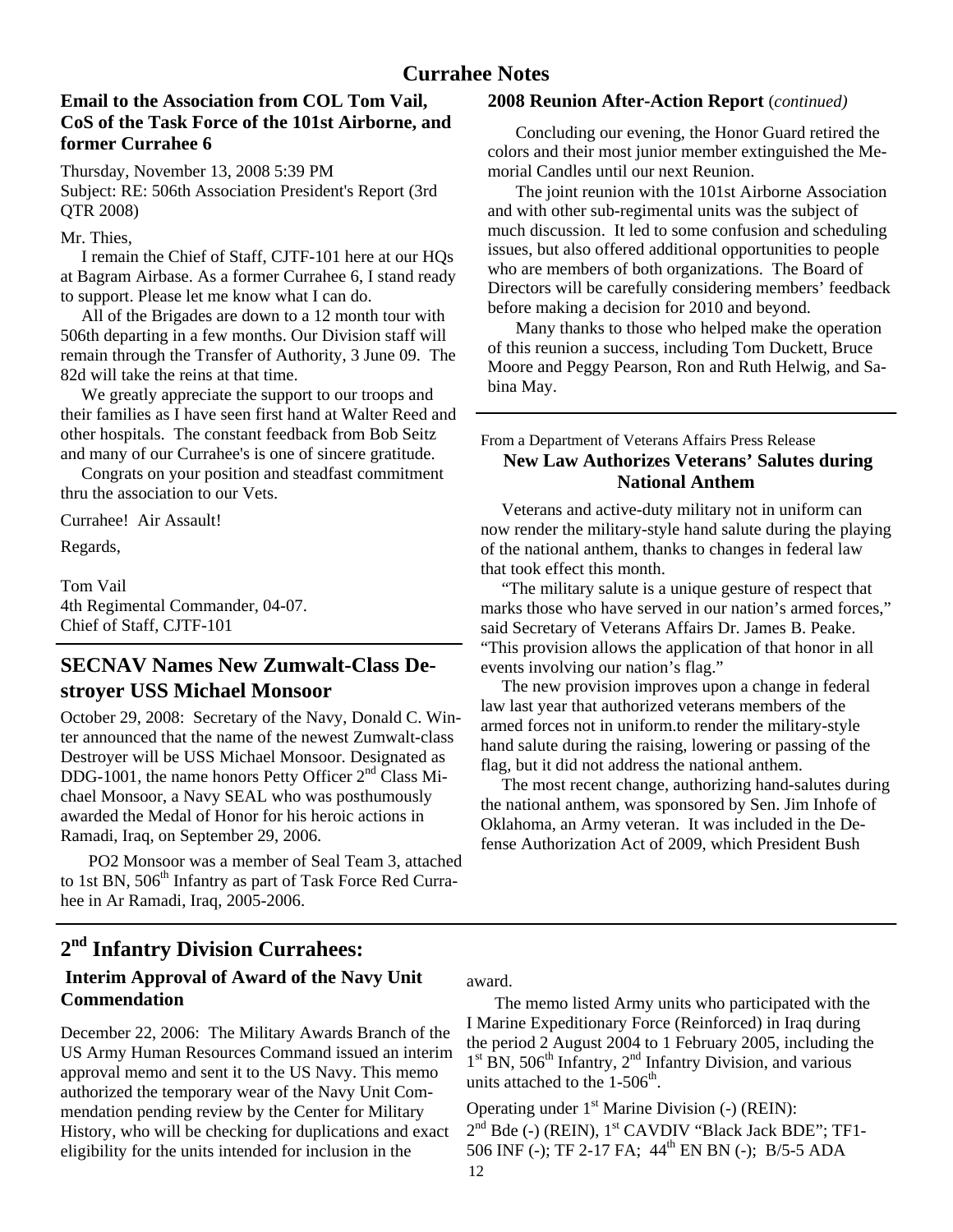#### **J.J., We Remember You**

#### By Greg Phillips, D Co, 1st BN, 506th, 1970

 Recently I was preparing to attend my very first combination 506th and  $101<sup>st</sup>$  Airborne Division reunions in Reno, Nevada. It was suggested that since I was in Nevada that I should consider visiting the grave of a soldier who had gave his all in a battle in which I, along with five others, was wounded in on May 7, 1970. He, with six other young men, lost their lives in this battle. In the 38 plus years since this battle I thought of these seven everyday and can still see their faces as if it was yesterday.

 The soldier's name was Lloyd Jackson and he was from Austin, Nevada. Lloyd was a Shoshone Indian whose nickname was J.J.

I joined the  $1/506<sup>th</sup>$ , 101st Airborne Division in March of 1970 in the extreme northern part of what was then South Vietnam. I was a veteran of the Big Red One which had just been sent back to the states and we soldiers were scattered throughout the remaining divisions in country.

 During the next few weeks I couldn't help but notice what a good soldier Jackson was. He did everything by the book and was probably the best warrior I have ever known. He once told me that he would have been in line for a promotion to sergeant had it not been for my arrival. I certainly wasn't a better soldier than he, I just happened to have more combat experience. When he told me this there wasn't any jealousy in his voice.

 Our platoon, numbering 22, was attacked by a vastly larger force during the early morning hours of May 7, 1970. J.J. and six others were killed almost immediately. The side of the perimeter they were defending was the easiest side to attack. So what I have always termed as the perfect soldier never really had a chance.

 I thought on this going to Austin for several days and decided that J.J. would have done this for me and it was the right thing for me to do.

 I got in touch by e-Mail with the Austin, Nevada Chamber of Commerce and was given the location of the grave, and an offer that when I was certain of the date I would be arriving to advise them and they would get try to have a fellow veteran meet us at the cemetery.

The  $101<sup>st</sup>$  Airborne reunion was set for August 13-17,

2008. I decided that I would go to Reno a day early, rent a car and journey to Austin on August the  $13<sup>th</sup>$ . A fellow veteran from Austin, Ray Williams, was in touch with me and proved to be most helpful in my quest to visit the grave. He invited Lloyd's remaining family to visit with us at the gravesite if



they desired to do so.

On August the  $13<sup>th</sup>$  I went with my wife Krystal, a Vietnam veteran comrade named Dick Doyle (we served in three different combat units together), and another friend of mine from California, Dr. Ralph Matkin. Ralph was awarded two Silver Stars while serving as a medic attached to the  $101<sup>st</sup>$  in early 1970. We set out at 8:00 am headed east of Reno on Highway 50 for 175 miles. For the last 150 miles of the journey we saw nothing but highway, no service stations, no rest stops, nothing.

 We arrived at the cemetery after a three hour journey and were greeted by Lloyd's sister, Carlene Burton and her daughter plus Mr. Williams and a friend of J.J.'s from high school, Justice of the Peace Joe Dory.

 Much to my surprise, J.J.'s family never knew how he died; they only knew that he died from wounds sustained in combat. I had the opportunity to tell them what a great soldier he had been and how he had died defending our perimeter and helping save the lives of the remaining 15 members of the platoon.

 After this visit with the family, we visited the gravesite and placed  $101<sup>st</sup>$  Airborne Division pins on the simple white cross atop J.J.'s grave. The family didn't realize that Lloyd had used the nickname J.J. in Vietnam until just before our visit and couldn't figure where he had got the nickname until we passed by Lloyd's fathers grave. Just after his name were the letters J.J. Lloyd had taken his father's nickname in a place where we all had gone by nicknames.

 Once we had paid our respects at the cemetery, Mr. Williams gave us a tour of Austin and allowed us to view the V.F.W. post which was named for Lloyd. It turns out that Lloyd was the only soldier from the area that died in Vietnam.

 We then dined with the family and Mr. Williams at Mr. Williams' café in the heart of Austin. Here we learned the history of the tribe and how they made their livings today. After lunch in Austin our group thanked the family and Mr. Ray Williams for an eventful visit and headed west to Reno. On the way back I reflected on what a treat it would have been if Lloyd had lived and could have actually joined us at the reunion since it was so close to his home.

 My point in writing this article is if you lost friends in combat and have never visited the graves or the families, please try to do so while there is still time. It will make the

> families feel good and certainly make you a better person for having done it.

*Former comrades, family and friends visit the gravesite of Lloyd "J.J." Jackson in Austin, Nevada prior to the 2008 Currahee Reunion*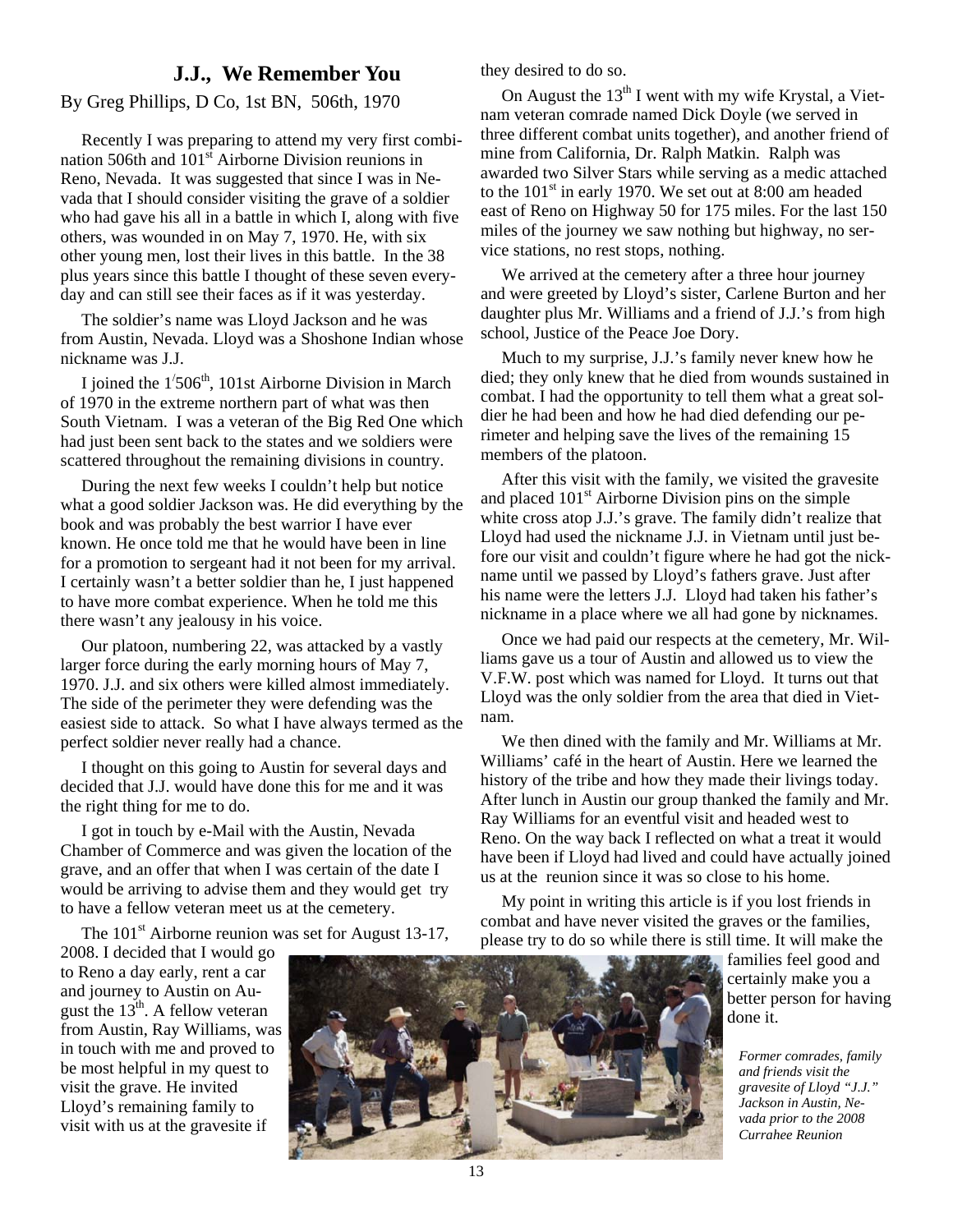#### **Membership Director's Report and Membership Analysis**

By Eugene L. Overton, Jr. [Gene] – Membership Director

C Co.,  $1^{st}$  Bn,  $506^{th}$  – 1967/1968

As of year-end 2008, the total number of Members who have paid their 2008 Dues was 591 or 112% of our goal [530] for the year. The challenge to reach our membership goal for 2008 was accomplished in true Currahee style. Can we do the same in 2009 with a goal of 600 Members? It's in your hands!

|                                                                | <b>Dues</b> | All            | <b>Percent</b> |
|----------------------------------------------------------------|-------------|----------------|----------------|
| <b>ERA</b>                                                     | Paying      | <b>Members</b> | Paying         |
| World War II – Parachute Infantry $(1942 – 1945)$              | 23          | 228            | 10%            |
| Camp Breckinridge/Fort Jackson – Basic Training (1948 -        | 3           | 15             | 20%            |
| Fort Campbell - 1st Airborne Battle Group (1956 - 1964)        | 66          | 241            | 27%            |
| Fort Campbell - Airborne Infantry (1964 - 1967)                | 12          | 264            | 5%             |
| Vietnam – Airborne Infantry / Airmobile (1967 - 1972)          | 349         | 2270           | 15%            |
| Fort Campbell– $1st$ Battalion, Airmobile /Air Assault (1972 – | 28          | 90             | 31%            |
| South Korea – $1st$ Battalion, Air Assault (1987 - 2004)       | 29          | 270            | 11\%           |
| Iraq – 1 <sup>st</sup> Battalion, Air Assault (2004 - 2005)    | 4           | 153            | 3%             |
| 4th Brigade Combat Team, 506th RCT – Air Assault (2004)        | 43          | 126            | 34%            |
| <b>Associate Members</b>                                       | <u>34</u>   | <u> 175</u>    | <u>19%</u>     |
| <b>TOTAL MEMBERS</b>                                           | 591         | 3832           | 15%            |

 If any Dues Paying Member has not received his or her 2008 Membership Card or Association Roster, please contact me so this can be rectified. I can be reached at Charlie35@si.rr.com or (646) 232-6265.

 Association Annual Members: remember that January 31, 2009 is time to pay your 2009 Membership Dues. For all those who paid for a Five Year Membership, your next dues payment is not due until January of 2012 if you have a 2007–2011 Membership or January 2013 if you have a 2008–2012 Membership.

 All Currahees – if you have a change of address, telephone, email or other information PLEASE submit such changes before March 31, 2009 so we can ensure that the Association's 2009 Roster contains accurate information.

THANKS to your support; because of it your Association continues to grow. CURRAHEE!

#### **MAJ Dick Winters exhibit dedicated at Pennsylvania museum**

For millions of Americans, the story of Major Dick Winters has come to personify the qualities and contributions of all Currahees. A new permanent exhibit of Winters' den, together with a large amount of memorabilia from his days as a Currahee is on display at the Hershey-Derry Township Historical Society in Pennsylvania.

 Winters commanded Easy Company of the 506th Parachute Infantry during World War II from Normandy to Operation Market Garden, finishing the war as a major and BN XO. Winters, now 90, received the Distinguished Service Cross and has been recommended to receive the Medal of Honor.

 The story of Easy Company, which became the subject of the best-selling book "Band of Brothers" and an award-winning television mini-series, has increased public awareness of the 506th and its history.

 The exhibit also contains little known audio and video clips about the Band of Brothers.

 It was dedicated on October 25, 2008 and opened to the general public on Veterans Day, November 11, 2008. Admission is free of charge. You can visit the website at www.hersheyhistory.org.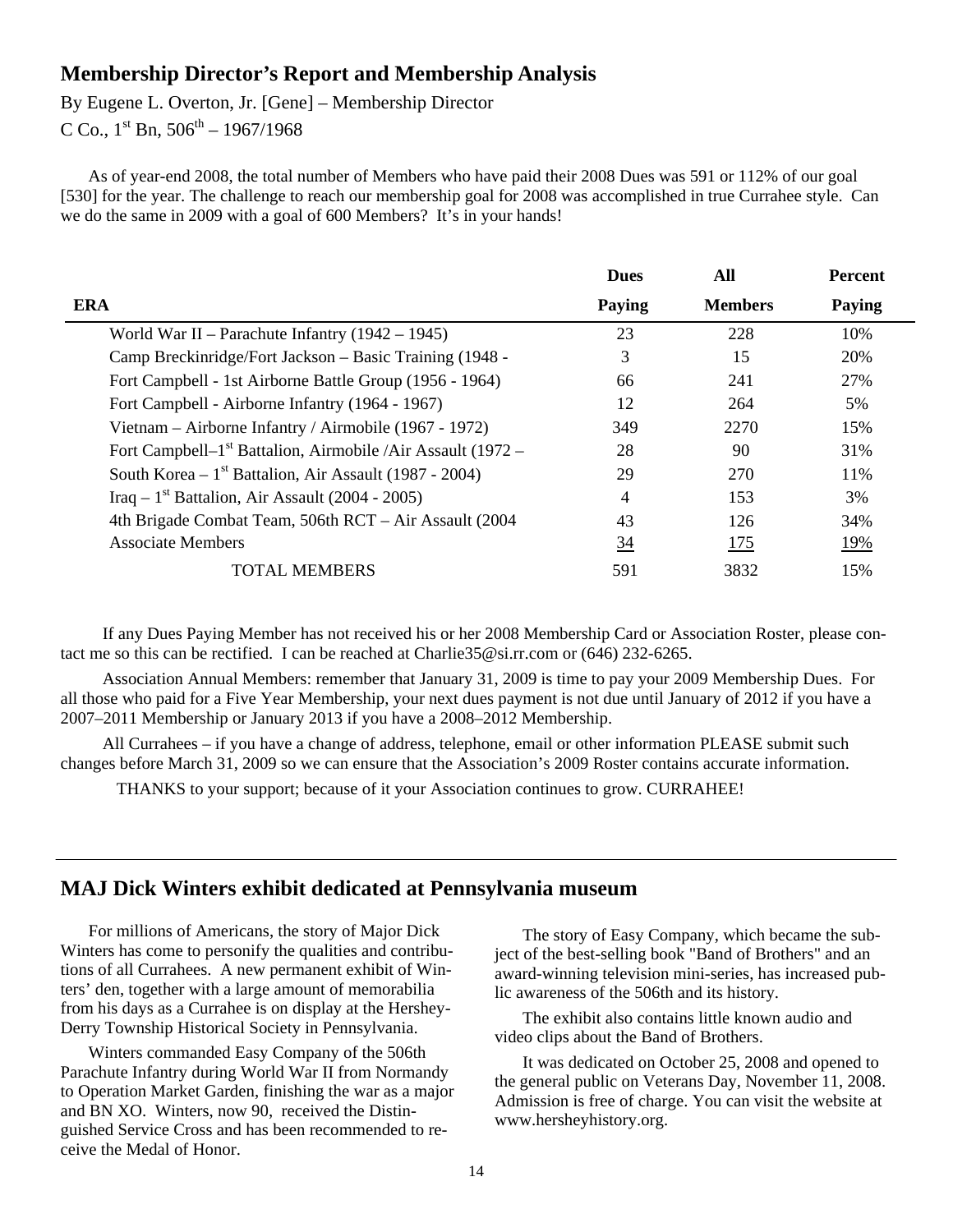#### **Last Roll Call:**

**SSG Lee Brooks**, C Co, 1st BN, 506th, 2ID; WIA November 17, 2004 Iraq; died as result of wounds on March 20, 2008 George M. Rosie, HQ (Mortars), 3rd BN, 506<sup>th</sup> PIR; POW, WWII, died May 14, 2008 **Kevin Poehls**, A Co,  $2<sup>nd</sup>$  BN,  $506<sup>th</sup>$ ,  $4<sup>th</sup>$  BCT, died May 19, 2008 **Brian E. Stallard**, E Co (LRRP), 3rd BN,  $506<sup>th</sup>$ , Vietnam, died May 19, 2008 **Richard R. Harris**, D Co,  $1<sup>st</sup>$  BN,  $506<sup>th</sup>$ , Vietnam, died May 28, 2008 Roger S. Barron, C Co, 1st ABG, 506<sup>th</sup>, died June 6, 2008 David Mike Pearson, HHC/B Co, 3<sup>rd</sup> BN, 506<sup>th</sup>, Vietnam, died October 18, 2008 **Merle K. Bair, Jr.**, HHC (Medic), 1st ABG, died November 24, 2008 **Charles T. Craton, Jr.,** C Co, 1st BN,  $506<sup>th</sup>$  PIR/H Co, 3rd BN,  $506<sup>th</sup>$  PIR, WWII, died November 27, 2008 **Melvin W. Iseneker,** C Co, 1st BN, 506<sup>th</sup> PIR, WWII, died November 23, 2008 Norman W. Neitzke, E Co, 2nd BN, 506<sup>th</sup> PIR, WWII, died December 8, 2008 **Douwe Rex Bleeker**, C Co, 2<sup>nd</sup> BN, 506<sup>th</sup>, Vietnam, died December 12, 2008

#### **Currahees KIA in Operation Enduring Freedom (Afghanistan), June-December 2008**

**SGT Estell Lee Turner**, E Co, 801st BSB, assigned to 1st BN, 506th, DOW 07/02/08; date of action 6/28/08, Makikheyl

**1LT Nick A. Dewhirst,** D Co (XO), 2nd BN, 506th, KIA 07/20/08, Qalandar District, Khost Province

**SGT Ryan P. Baumann**, G Co, 801st BSB, assigned to 4th BN, 320th FA, KIA 8/1/2008, Route Alaska, Khost Province

**1LT Donald C. Carwile,** D Co, 1st BN, 506th, KIA 08/15/08, Wardak Province

**PFC Paul E. Conlon, Jr.,** D Co, 1st BN, 506th, KIA 08/15/08, Wardak Province

**SSG William E. Hasenflu,** A Trp, 1-61st CAV, KIA 09/28/08, Jaji District

**SGT Federico Borjas**, 416th CA BN, 351st CA Command (attached to Task Force Currahee), KIA 10/16/08, Bermel District Center

**CPL Charles P. Gaffney Jr., HHC,**  $2^{nd}$  **BN,**  $506^{th}$ **, KIA 12/24/08, Paktika Province** 

#### **Reunion followup**

John Lally, Newsletter Editor

I've had a couple of requests for the poem I read at the Reno reunion. It has been around since at least Vietnam in one form or another, but I haven't been able to attribute it to any individual author.

*It is the VETERAN, not the preacher, who has given us freedom of religion.* 

*It is the VETERAN, not the reporter, who has given us freedom of the press.* 

*It is the VETERAN, not the teacher, who has given us freedom to learn and to think as we wish.*  *It is the VETERAN, not the poet, who has given us freedom of speech.* 

*It is the VETERAN, not the businessman, who has given us the opportunity to prosper.* 

*It is the VETERAN, not the campus organizer, who has given us freedom to assemble.* 

*It is the VETERAN, not the lawyer, who has given us the right to a fair trial.* 

*And it is the VETERAN, not the politician, Who has given us the right to vote.* 

It seems both appropriate and sobering to think about these words in the context of the names listed above.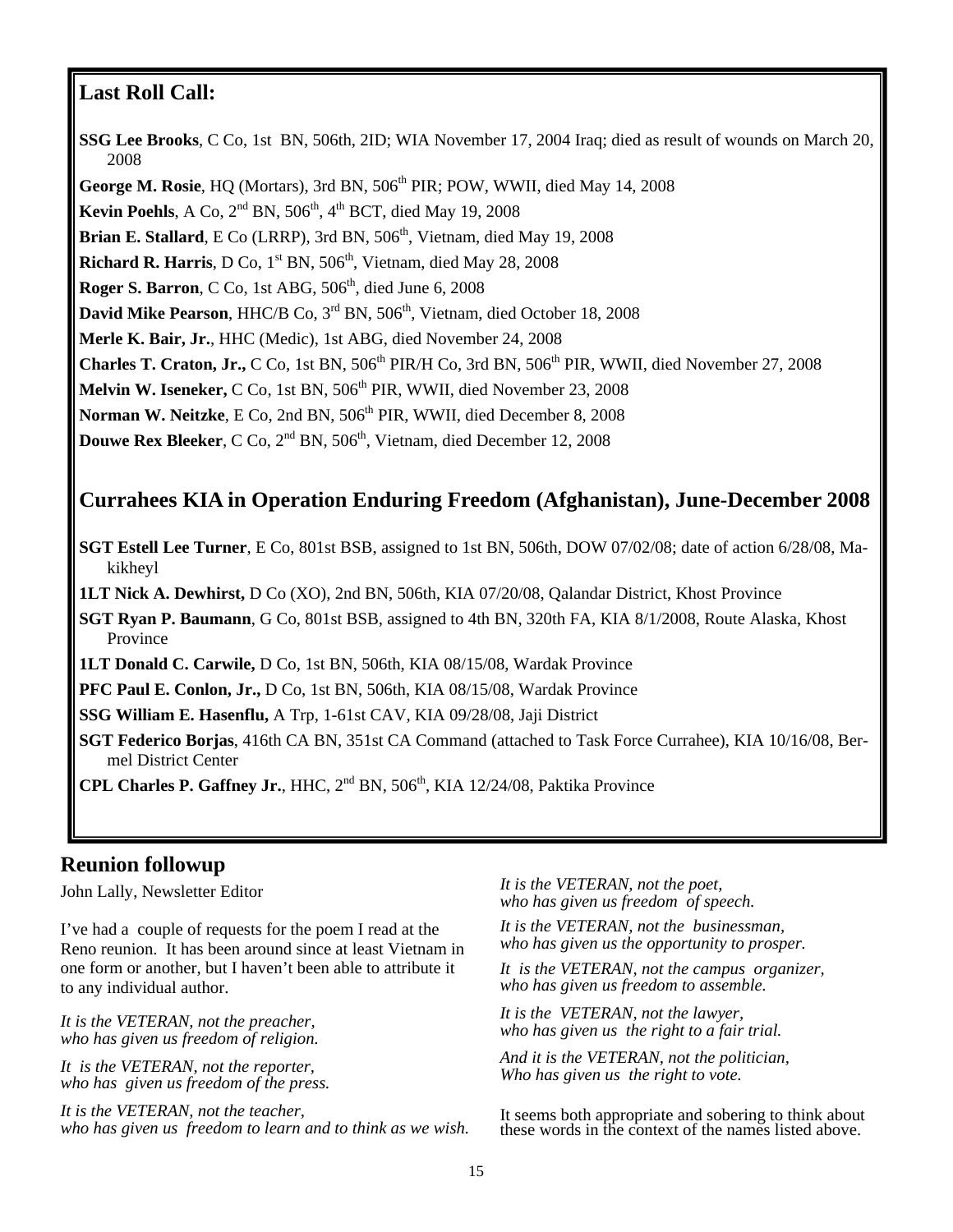#### **2008 Treasurer's Report:**

As of October 31, 2008, year-to-date operating income of \$31,241.91 exceeded operating expenses of \$23,785.67 for net operating income of \$7,456.24. Total funds in Association cash accounts included the following:

| Fidelity Business Account (pre-paid dues & earned interest) | \$16,922.69 |
|-------------------------------------------------------------|-------------|
| Business Shares, Financial 21, San Diego, CA                | 125.33      |
| Checking Account: Unrestricted Funds                        | 21,348.87   |
| <b>TOTAL Temporarily Restricted Funds:</b>                  | 18,798.18   |
|                                                             |             |
| Scholarship Fund:                                           | 9,592.62    |
| <b>Fidelity US Gov Reserves</b>                             | 9,489.08    |
| Financial 21 Savings Account                                | 103.54      |
| Currahee Packages Fund                                      | 1,031.56    |
| Currahee Rendezvous 2009                                    | 296.27      |
| Widows/Orphans/Wounded Soldiers Fund                        | 7,877.73    |
| TOTAL CASH                                                  | \$57,195.07 |

The 5-year Membership Dues plan continues to be successful. As of October 31, 2008, the amount of PrePaid Dues was as follows:

| Year 2009             | \$5,119.00  |
|-----------------------|-------------|
| <b>Year 2010</b>      | 5.014.00    |
| Year 2011             | 5.014.00    |
| Year 2012             | 1,680.00    |
| TOTAL DEFERRED INCOME | \$16,827.00 |

Thanks to all of you who responded to the various 2008 membership drives and to those who made additional donations for Association expenses, the Scholarship Fund, the 2008 Currahee Packages Project, the Currahee Rendezvous 2009, and the Widows, Orphans, & Wounded Soldiers Fund.

Respectfully submitted, Hoyt Bruce Moore, Treasurer

#### **Presidential Certificate of Appreciation for Jim Restucci.**

 The 506th Association website (www.506infantry.org) is a remarkable resource for members, for veterans and for all people with an interest in the Currahee legend. Part history, part news, part information resource and a great deal of collaborative effort at continuing and renewing relationships, the Currahee website has been a key part of the Association and its success in the past few years.

 Much of the credit goes to Mike Bookser and Bruce Moore for their untiring efforts to develop our web presence. But in addition, behind the scenes, we all owe a great debt of gratitude to yet another Currahee veteran — Jim Restucci, A/HHC, 1st BN, 506th, 2ID, 1993-1994..

 Since the creation of the website, Jim and his firm, Internet service provider Axxess Internet Services, have very generously provided the hosting, access, security and transaction services for out website.

 In recognition of his long-time support for this organization and its supporters, this fall the Board of Directors

presented to Jim and his firm the following Certificate of Appreciation:

> *The Board of Directors of the 506th Airborne Infantry Association (Airborne-Airmobile-Air Assault) take great pleasure in awarding this Certificate of Appreciation to our comrade, James A. Restucci and to Axxcess Internet Services*

*for their valuable and continuing support of the Association and its services, and their ongoing commitment to helping meet the needs of Currahee veterans and active duty soldiers.*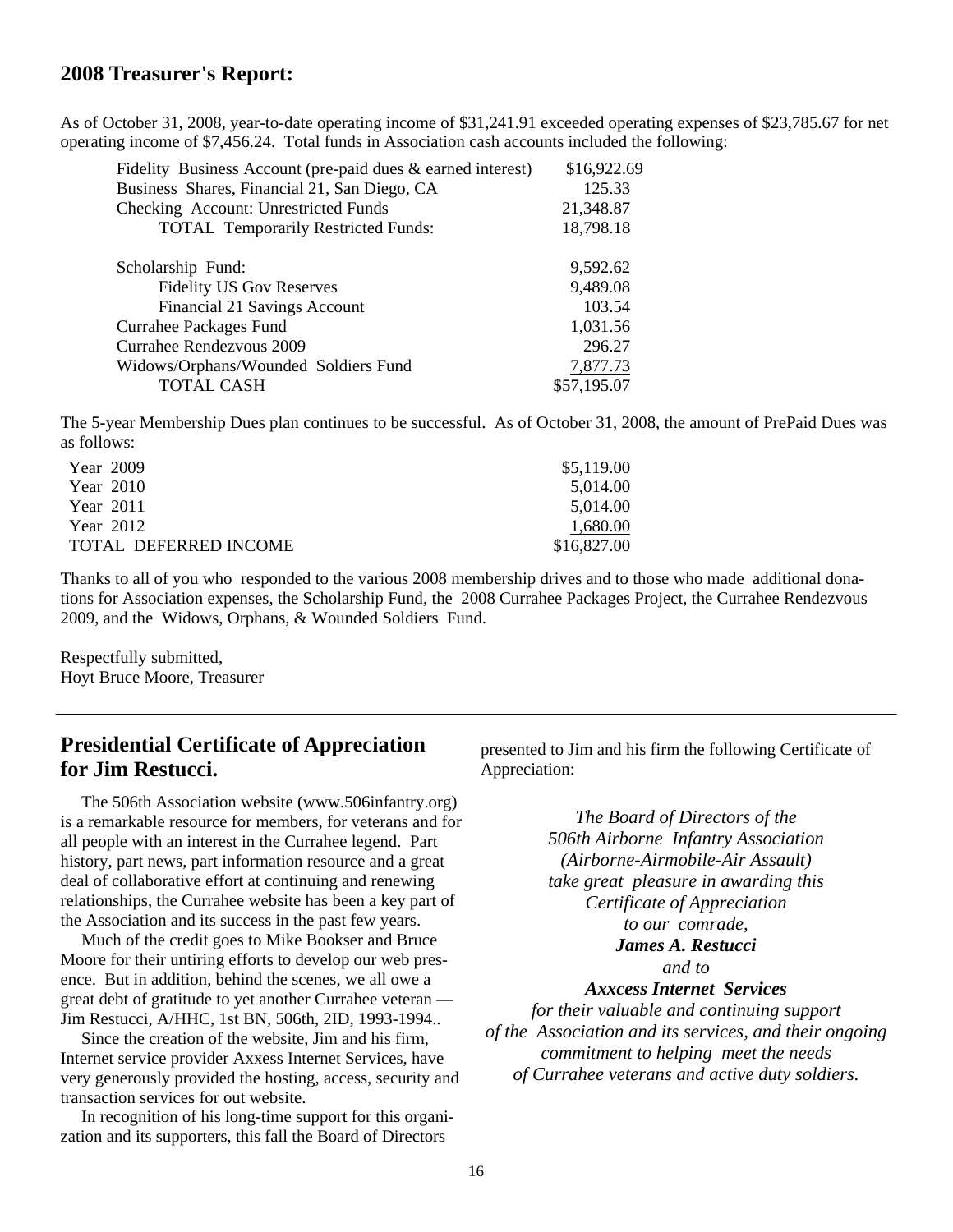#### **C Co, 1st BN, 506th, Vietnam 1969-1970**

Hello Sir:

 My name is Ronald Williams. I just want to express my thanks to you and the Association for making it possible for me to be able to get in contact with Bill Higgins. As I am in the DC area as is he, it was easy for us to set up a meeting for lunch.

 It was a very moving and healing meeting for me. We discussed many people from Charlie Company and many of the things we did as soldiers in the "BOONIES". Little things like filling rucksacks so full somebody had to help you up after you sat down to get it on your back, or filling canteen covers with grenades so you could carry more of them with you.

 It was great for me to recall that stuff with someone who was there and understood everything I described. We could even speak the lingo of the time with each other (HOT LZ, FIRE MISSIONS, DON'T MEAN NOTHING, SAPPERS, CONTACT), of course Zippo, Peanuts, and many others were discussed at our meeting.

AGAIN, MANY THANKS

Ronald G. Williams

-

## **1st Airborne Battle Group Swift Strike Memories**

by LTC(R) Mike Farquhar

(Mortar Battery,  $1<sup>st</sup> ABG$ , 1963-1964; HHC,  $1<sup>st</sup> BN$ ,  $506<sup>th</sup>$ , 1964)

#### Greetings All,

 Aah for those blessed simple days when our worst enemy wore a ridged helmet liner and the cursed Circle Trigon! Kennedy was still president, and Vice-President LBJ was doing no harm.

 A new pair of Corcorans cost under \$20.00 and every gung-ho trooper owned a set of TWs [usually w/Marine Corps stripes sewn on] as their going home warsuit.

 Remember the silver dollar sewn inside your glider patch? Remember the fun of initiating cherry jumpers?

 Anybody remember trying to paint the tails of C119s while exiting? That was a good jumping airplane, in the summer!

 For you young'ens, Swift Strike II (August 1962) pitted the 101st and the 5th Mech from Fort Reilly against the 82nd and the 2nd ID from Benning.

 The Army was amid change then, the 101st had M-14s and M-60s, the 82nd still had M-1s and Cal.30s. There was no love lost between these units. Three days into the game and everybody was sleep-deprived and fully caught up in the fray.

 At one point the 506th did one of the first air assaults into an 82nd held airstrip, and we captured a bunch of their folks. I was directed to watch a big lieutenant, and I ordered him to have a seat on the forks of a jeep trailer. He refused, and his third refusal was the charm - PFC Farquhar butt-stroked him.

 I have forever thanked some rough and wise NCOs who saved my young Airborne Ass from a court martial that afternoon. At first I didn't see anything wrong with what I'd done. It took awhile before I could understand the difference between a training war game, and a punishable assault. I may have been saved by the fact that the 82nd lieutenant wasn't wearing his Circle Trigon rank that day. But I was most certainly saved by my NCOs. I've always felt sorry for the LT who fell victim to overly gung-ho skinny PFC from the 101st!

Currahee!

٦

Iron Mike Old Soldier - Still Good for Parts!

## **Eagle Cane Presentation**

 On August 4, 2008, an eagle-head cane was presented to SPC Ryan Price (D Co, 2nd BN, 506th, WIA May 7, 2008) on behalf of the 506th Association, by Hoyt Bruce Moore, III, (A Co, 1st BN,  $506<sup>th</sup>$ , 1970-1971) of the 506th Airborne Infantry Association..

 The cane was made of solid cherry wood and was provided by Tidewater Whittlers & Carvers in support of the Wounded Warriors Program. The eagle head was carved by Ed Wilfong, and the cane was turned on a wood lathe by Tom Fisher. They do their woodworking at Beazley Senior Center in Portsmouth, VA.

 Ed Wilfong is a friend of William E. "Bill" Willey, Jr., who served in B Co, 1st Airborne Battle Group, 506<sup>th</sup>, 1960-1963 at Fort Campbell, KY. Bill contacted the 506th Association so this cane could be presented to a wounded Currahee soldier.



*L-R): Hoyt Bruce Moore, III (A Co, 1st BN, 506th, 1970-1971), SPC Ryan Price (D Co, 2nd BN, 506th, WIA May 2008), and 1LT Brian Wittmayer (A Co, 1st BN, 506th)* 

*SPC Price and 1LT Wittmayer are members of the US Army Warrior Transition Company at the Naval Medical Center San Diego (Balboa Naval Hospital).*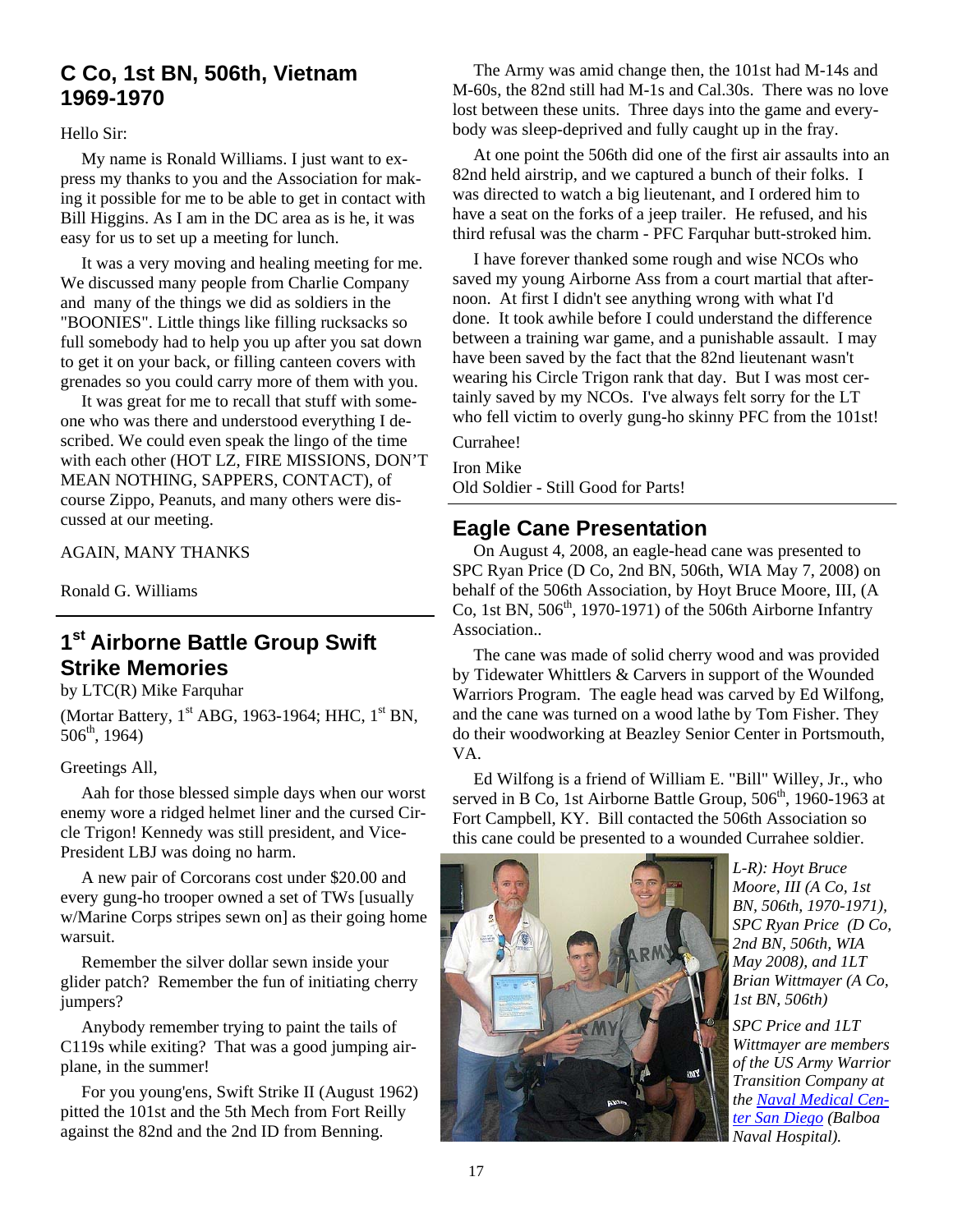The 506th Airborne Infantry Regiment Association (Airmobile-Air Assault) **Use this form to join the Association if you have served in or are currently serving in the 506th or if you have served in or are currently serving in units attached to or supporting the 506th.** 

## 2009 ANNUAL MEMBERSHIP DUES/DONATION FORM

#### *Check dues category [ X ]:*

| $20.1$ anso valued of $1.21$                                                                                                                                                                                |                    | <b>Basic Dues:</b> Annual \$15.00 [ ] OR 5 Yrs \$60.00 [ ] - Currahee newsletter/your Company Roster Listings.                                                                       |
|-------------------------------------------------------------------------------------------------------------------------------------------------------------------------------------------------------------|--------------------|--------------------------------------------------------------------------------------------------------------------------------------------------------------------------------------|
|                                                                                                                                                                                                             |                    | Full Dues: Annual \$25.00 [ ] OR 5 Yrs \$100.00 [ ] - Currahee newsletter/complete 2009 Association Roster                                                                           |
| <b>Request for Exemption from Dues</b> (VETERANS only): [ ] Still receive The Currahee newsletter.                                                                                                          |                    |                                                                                                                                                                                      |
| Additional Postage to Address Outside the U.S. Add: \$5.00 [ ]                                                                                                                                              |                    |                                                                                                                                                                                      |
| <b>Optional Donation for Expenses: \$______</b>                                                                                                                                                             |                    |                                                                                                                                                                                      |
| TOTAL AMOUNT ENCLOSED: \$                                                                                                                                                                                   |                    |                                                                                                                                                                                      |
| Select [X] ALL that apply:                                                                                                                                                                                  |                    |                                                                                                                                                                                      |
| Company: HQ/HHC/HHT/HHB[ ] A[ ] B[ ] C[ ] D[ ] E[ ] F[ ] G[ ]<br>H[ ] I[ ] K[ ] L[ ] M[ ] SV[ ] Mortar Battery[ ] CSC[ ]<br>Regt/BN: REGT[ ] 1 st ABN BG[ ] 1 st BN[ ] 2nd BN[ ] 3rd BN[ ] Bde Command: [ ] |                    |                                                                                                                                                                                      |
| 4th BSTB[] 801st BSB[] 1-61st CAV[] 4-320th FA[]                                                                                                                                                            |                    |                                                                                                                                                                                      |
| Era:<br>Iraq (2ID) 2004-2005 [ ] 506th RCT/4BCT 2004-present [ ]                                                                                                                                            |                    | WWII 1942-1945 [ ] Basic Training 1948-1956 [ ] ABN BG 1956-1964 [ ] ABN INF 1964-1967 [ ]<br>Vietnam 1967-1971 [ ] AMBL 1972-1974 [ ] AASLT 1974-1984 [ ] Korea (2ID) 1987-2004 [ ] |
| If applicable, your unit which was assigned to or supported the 506th:                                                                                                                                      |                    |                                                                                                                                                                                      |
| Dates of Service with each 506th Unit (mm/yy):                                                                                                                                                              |                    |                                                                                                                                                                                      |
| <b>Rank</b> (Current or at Date of Separation from Military) : Name and Current Current Current or at Date of Separation from Military) :                                                                   |                    |                                                                                                                                                                                      |
| <b>LAST NAME:</b>                                                                                                                                                                                           | <b>FIRST NAME:</b> | M.I.                                                                                                                                                                                 |
| <i>STREET/POST OFFICE BOX:</i>                                                                                                                                                                              |                    |                                                                                                                                                                                      |
| CITY:<br><u> 1989 - Johann Barbara, martin amerikan personal (</u>                                                                                                                                          |                    | STATE: A STATE:<br><b>ZIP CODE:</b>                                                                                                                                                  |
| eMAIL ADDRESS:                                                                                                                                                                                              |                    |                                                                                                                                                                                      |
| <b>PHONE NUMBERS</b> (Please include area code):                                                                                                                                                            |                    |                                                                                                                                                                                      |
| <b>HOME:</b>                                                                                                                                                                                                | <b>OFFICE:</b>     |                                                                                                                                                                                      |
|                                                                                                                                                                                                             |                    |                                                                                                                                                                                      |

**SELECT** *[ X ]* **ONE OR MORE OF THE FOLLOWING OPTIONS IF THEY APPLY:** [] Change [] Add: [] Name [] Mailing Address [] Phone number(s) [] eMail [] Other

[ ] I request my contact information not be listed in either the 506th Association Roster or the Currahee eMailRoom, nor that it be given to anyone other than an Association Officer without my express consent.

| Make your check or money order (no credit cards) payable to:                 |                          |  |  |  |
|------------------------------------------------------------------------------|--------------------------|--|--|--|
| The 506th Airborne Infantry Regiment Association (Airmobile - Air Assault)   |                          |  |  |  |
| Mail this order form and your payment to: Hoyt Bruce Moore, III -- Treasurer |                          |  |  |  |
| Phone: (858) 274-4317                                                        | 4126 Cole Way            |  |  |  |
| eMail: TheMOE A1506@msn.com                                                  | San Diego, CA 92117-1123 |  |  |  |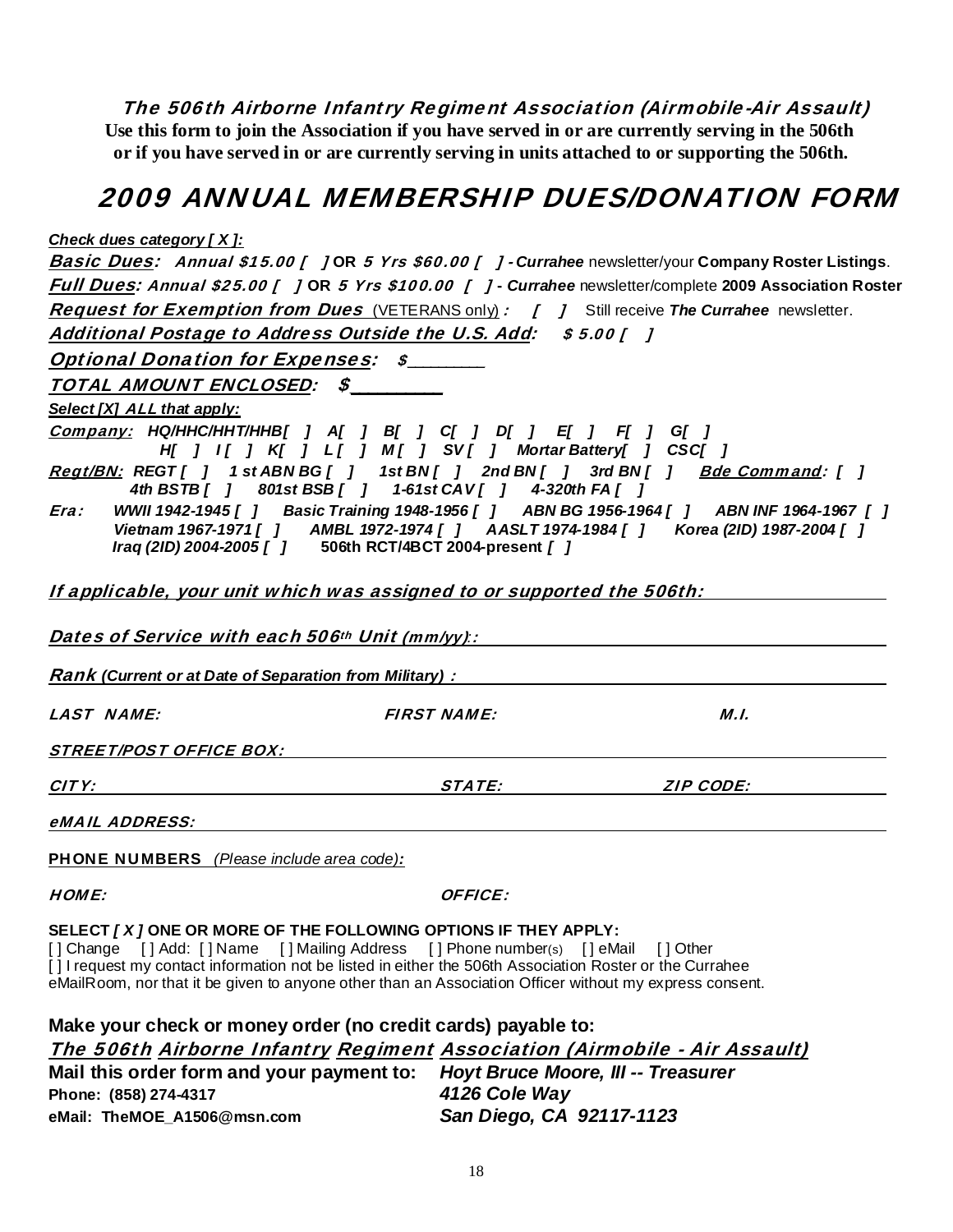The 506th Airborne Infantry Regiment Association (Airmobile-Air Assault)

**Use this form to join the Association if you are a spouse or family member of anyone who served with the 506th or if you are an individual who has a special association/connection to the 506th.** 

## 2009 ASSOCIATE MEMBERSHIP DUES FORM

*Check dues category [ X ]:*

Basic Dues Annual \$15.00 [ ] OR 5 Yrs \$60.00 [ ] - *Currahee* newsletter Full Dues: Annual \$25.00 [ ] OR 5 Yrs \$100.00 [ ] - *Currahee* newsletter/**2009 Association Roster**

ADDITIONAL POSTAGE TO ADDRESS OUTSIDE THE U.S. ADD: \$5.00 [ ] Optional Donation for Expenses: \$

TOTAL AMOUNT ENCLOSED: \$\_\_\_\_\_\_\_\_\_\_

|                                                  | <u>LAST NAME: FIRST NAME: FIRST NAME:</u>                                                                                                                                                                                                                                                                                                                                    | <u>M.I.</u> |
|--------------------------------------------------|------------------------------------------------------------------------------------------------------------------------------------------------------------------------------------------------------------------------------------------------------------------------------------------------------------------------------------------------------------------------------|-------------|
|                                                  | STREET/POST OFFICE BOX: North and the state of the state of the state of the state of the state of the state of the state of the state of the state of the state of the state of the state of the state of the state of the st                                                                                                                                               |             |
|                                                  |                                                                                                                                                                                                                                                                                                                                                                              |             |
|                                                  |                                                                                                                                                                                                                                                                                                                                                                              |             |
| <b>PHONE NUMBERS</b> (Please include area code): |                                                                                                                                                                                                                                                                                                                                                                              |             |
|                                                  |                                                                                                                                                                                                                                                                                                                                                                              |             |
|                                                  | Did either you or your spouse serve in the U.S. Military? If yes, please include the following:<br>Branch of Service: ____________ Unit: ____________________ Dates of Service: ______________________                                                                                                                                                                       |             |
|                                                  | Did you have a relative who served with the 506th Infantry? If yes, please include the following:                                                                                                                                                                                                                                                                            |             |
|                                                  |                                                                                                                                                                                                                                                                                                                                                                              |             |
|                                                  | Company: _________ REGT/BN/BG: ___________ Dates of Service with the 506th: _______________                                                                                                                                                                                                                                                                                  |             |
|                                                  |                                                                                                                                                                                                                                                                                                                                                                              |             |
|                                                  | SELECT / X / ONE OR MORE OF THE FOLLOWING OPTIONS IF THEY APPLY:<br>[] Change [] Add: [] Name [] Mailing Address [] Phone number(s) [] eMail [] Other<br>[] I request my contact information not be listed in either the 506th Association Roster or the Currahee<br>eMailRoom, nor that it be given to anyone other than an Association Officer without my express consent. |             |

**Make your check or money order (no credit cards) payable to:**  The 506th Airborne Infantry Regiment Association (Airmobile - Air Assault) **Mail this order form and your payment to:** *Hoyt Bruce Moore, III -- Treasurer*  **Phone: (858) 274-4317** *4126 Cole Way*  **eMail: TheMOE\_A1506@msn.com** *San Diego, CA 92117-1123*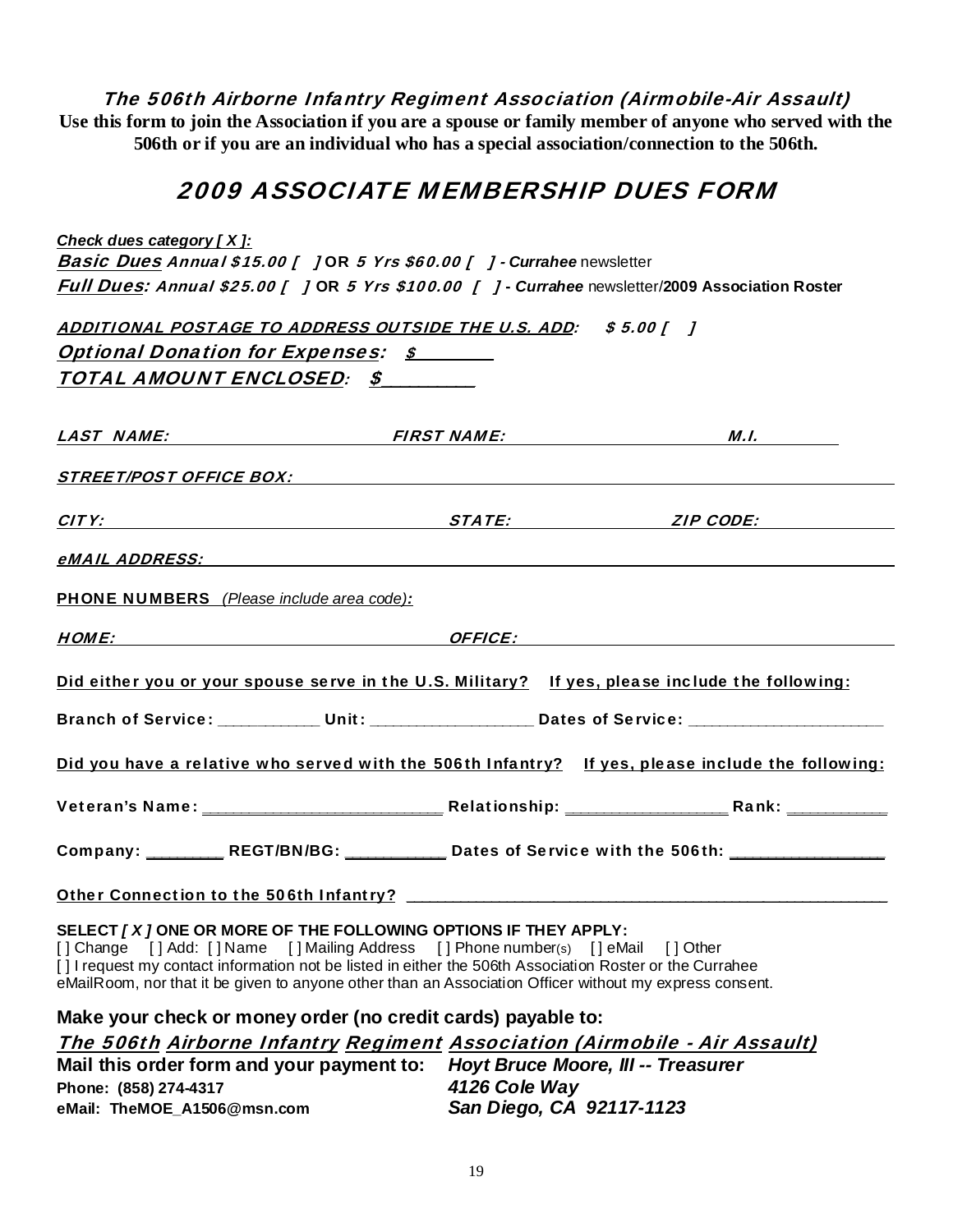The 506th Airborne Infantry Regiment Association (Airmobile-Air Assault)

## Fund Donation Form

| Please include the following information:                                                                                                                                                                                            |                          |                                                                            |
|--------------------------------------------------------------------------------------------------------------------------------------------------------------------------------------------------------------------------------------|--------------------------|----------------------------------------------------------------------------|
| <b>NAME:</b>                                                                                                                                                                                                                         |                          |                                                                            |
| <b>STREET ADDRESS:</b>                                                                                                                                                                                                               |                          |                                                                            |
| CITY:                                                                                                                                                                                                                                | <b>STATE:</b>            | <b>ZIP CODE:</b>                                                           |
| <b>HOME PHONE:</b>                                                                                                                                                                                                                   |                          | <b>E-MAIL ADDRESS:</b>                                                     |
| (AREA CODE)                                                                                                                                                                                                                          | <b>NUMBER</b>            |                                                                            |
| Make your check or money order (no credit cards) payable to:                                                                                                                                                                         |                          |                                                                            |
|                                                                                                                                                                                                                                      |                          | The 506th Airborne Infantry Regiment Association (Airmobile - Air Assault) |
| Mail this form and your donation to:                                                                                                                                                                                                 |                          | <b>Hoyt Bruce Moore, III -- Treasurer</b>                                  |
| Phone: (858) 274-4317                                                                                                                                                                                                                |                          | 4126 Cole Way                                                              |
| eMail: TheMOE_A1506@msn.com                                                                                                                                                                                                          | San Diego, CA 92117-1123 |                                                                            |
|                                                                                                                                                                                                                                      |                          | <b>2009 Currahee Rendezvous Donation</b>                                   |
| Donation Amount: \$                                                                                                                                                                                                                  |                          |                                                                            |
|                                                                                                                                                                                                                                      |                          | <b>Scholarship Fund Donation</b>                                           |
| <b>Donation Amount: \$</b> Production Construction of the set of the set of the set of the set of the set of the set of the set of the set of the set of the set of the set of the set of the set of the set of the set of the set o |                          |                                                                            |
|                                                                                                                                                                                                                                      |                          | <b>Widows &amp; Orphans Fund Donation</b>                                  |
| <b>Donation Amount: \$</b>                                                                                                                                                                                                           |                          |                                                                            |

**The IRS has recognized the 506th Association as a War Veterans Organization under section 501(c)(19), so donors making contributions to the Association can deduct such donations on their personal or corporate tax filings, as provided for by IRS rules and regulations. The Association is listed in IRS Publication 78,** *Cumulative List of Organizations described in Section 170(c) of the Internal Revenue Code of 1986***, the list of organizations eligible to receive tax-deductible contributions. For exemption/deduction purposes, the Association Employer Identification Number (EIN) is 91-2088108.**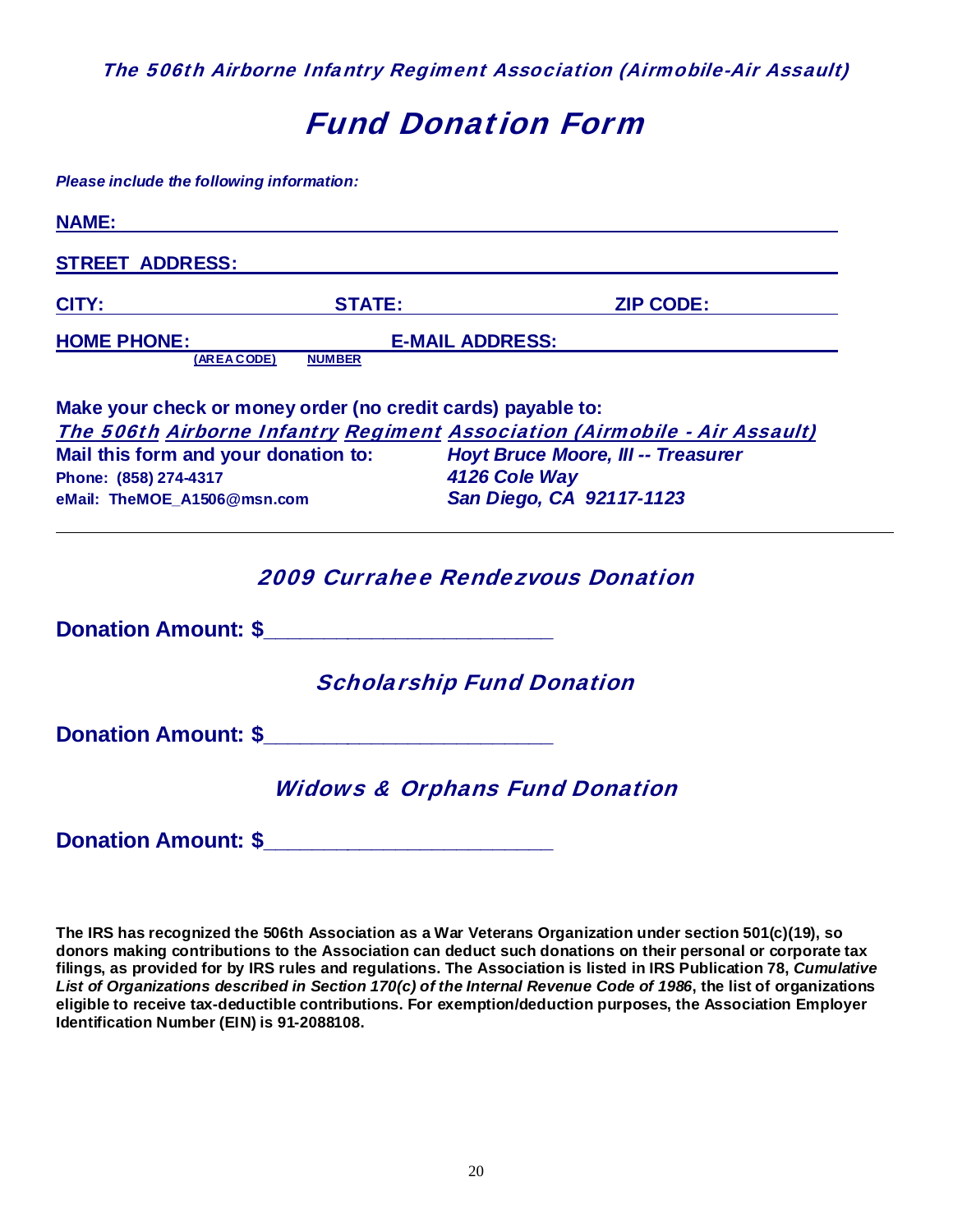## **The 506th Airborne Infantry Regiment Association (Airmobile-Air Assault)** *Quartermaster Order Form*

**NAME: HOME PHONE:**

**STREET ADDRESS:** CITY:

## **STATE: ZIP CODE: E-MAIL ADDRESS:**

| ## a "member" is someone who has paid their 506th Association 2009 Membership Dues. |                                                                            |                                                                                         |                  |                             |    |
|-------------------------------------------------------------------------------------|----------------------------------------------------------------------------|-----------------------------------------------------------------------------------------|------------------|-----------------------------|----|
|                                                                                     | Each<br>Each<br>Quantity<br><b>Item</b><br>$(members)$ ##<br>(non-members) |                                                                                         |                  | <b>TOTAL</b><br><b>COST</b> |    |
|                                                                                     |                                                                            | Association Gym/Duffel Bag (23.75" x 13" x 11.5")                                       | \$34.00**        | \$30.00**                   | \$ |
|                                                                                     |                                                                            | <b>Zippo Lighter (Polished Chrome)</b>                                                  | \$23.00          | \$20.00                     |    |
|                                                                                     |                                                                            | Zippo Lighter (Brushed Chrome)                                                          | \$21.00          | \$18.00                     |    |
|                                                                                     |                                                                            | FSB Map, I Corps, Vietnam (26.5"x 18")                                                  | \$20.00          | \$15.00                     |    |
|                                                                                     |                                                                            | Currahee Flag (3' x 5')                                                                 | \$40.00          | \$35.00                     |    |
|                                                                                     |                                                                            | Currahee Battle Flag (3' x 5')                                                          | \$40.00          | \$35.00                     |    |
|                                                                                     |                                                                            | Ceramic Mug w/Currahee Shield (11-oz)                                                   | \$7.00           | \$5.00                      |    |
|                                                                                     |                                                                            | Pub Glass w/Currahee Shield (16-oz)                                                     | \$11.00          | \$8.50                      |    |
|                                                                                     |                                                                            | <b>Book: The Story of a Soldier</b>                                                     | \$12.00          | \$9.00                      |    |
|                                                                                     |                                                                            | <b>Original Polo Original (White; XL only)</b>                                          | \$32.00          | \$29.00                     |    |
| <b>BLACK</b>                                                                        | <b>WHITE</b>                                                               | <b>Golf Towel (11"x 18")</b>                                                            |                  |                             |    |
|                                                                                     |                                                                            | 506th Currahee                                                                          | \$15.00          | \$12.00                     |    |
|                                                                                     |                                                                            | <b>4BCT ParaDice</b>                                                                    | \$15.00          | \$12.00                     |    |
|                                                                                     |                                                                            | <b>Airborne Wings</b>                                                                   | \$15.00          | \$12.00                     |    |
|                                                                                     |                                                                            | <b>Air Assault Wings</b>                                                                | \$15.00          | \$12.00                     |    |
|                                                                                     |                                                                            | Shipping (\$4.80 for the 1st item + \$2.50 shipping per additional item)                |                  |                             | \$ |
|                                                                                     |                                                                            | **ADD \$4.50 additional shipping for each GYM/DUFFEL BAG                                |                  |                             |    |
|                                                                                     | # of SHEETS                                                                | <b>Currahee Return Address Labels</b>                                                   |                  |                             |    |
|                                                                                     |                                                                            | Size: 1"x 2-5/8"; 30 self-stick labels per sheet<br>Minimum Order: 3 sheets (90 labels) | \$3.00 per sheet | \$2.00 per sheet            | \$ |
|                                                                                     |                                                                            | Shipping (\$0.50 shipping for each sheet of labels)                                     |                  |                             | \$ |
| <b>TOTAL AMOUNT ENCLOSED</b>                                                        |                                                                            |                                                                                         |                  |                             | \$ |
| Name and Address for Labels (Up to 4 lines, 26 letters and spaces per line):        |                                                                            |                                                                                         |                  |                             |    |
| Line 1:                                                                             |                                                                            |                                                                                         |                  |                             |    |
| Line 2:                                                                             |                                                                            |                                                                                         |                  |                             |    |
| Line 3:                                                                             |                                                                            |                                                                                         |                  |                             |    |
| Line 4: (optional)                                                                  |                                                                            |                                                                                         |                  |                             |    |

**Photos of all of these items can be found in the Quartermaster section of www.506infantry.org** Make your check or money order (no credit cards) payable to: 506th ABN INF REGT ASSN (AMBL-AASLT)<br>Mail this Order Form and your check or money order to: Hoyt B. Moore, III, Treasurer **Mail this Order Form and your check or money order to: Hoyt B. Moore,<br>Phone: 858-274-4317 eMail: TheMOE\_A1506@msn.com 4126 Cole Way Phone: 858-274-4317 eMail: TheMOE\_A1506@msn.com 4126 Cole Way Please allow 4 weeks for delivery**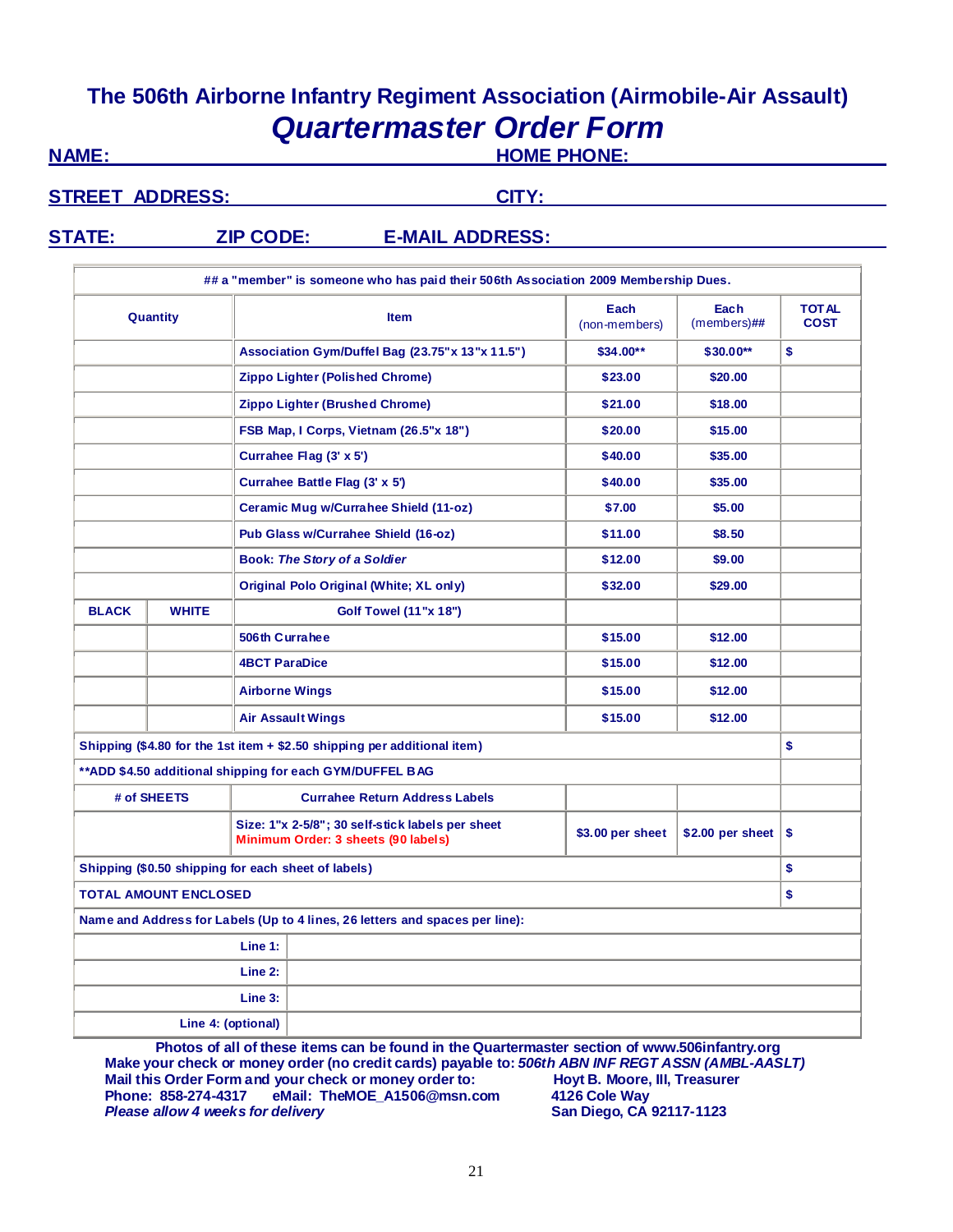## **The 506th Airborne Infantry Regiment Association (Airmobile-Air Assault)** *Quartermaster Order Form*

| <b>NAME:</b>           |                  | <b>HOME PHONE:</b>     |  |
|------------------------|------------------|------------------------|--|
| <b>STREET ADDRESS:</b> |                  | CITY:                  |  |
| <b>STATE:</b>          | <b>ZIP CODE:</b> | <b>E-MAIL ADDRESS:</b> |  |

|                 | ## a "member" is someone who has paid their 506th Association 2009 Membership Dues.    |                       |                        |                   |
|-----------------|----------------------------------------------------------------------------------------|-----------------------|------------------------|-------------------|
| <b>Quantity</b> | <b>Item</b>                                                                            | Each<br>(non-members) | Each<br>$(members)$ ## | <b>TOTAL COST</b> |
|                 | Pin: Currahee Shield Full-Size (1"x 1-1/4")                                            | \$6.00                | \$5.00                 | \$                |
|                 | Pin: Currahee Shield Lapel (3/8"x 1/2")                                                | \$4.00                | \$3.00                 |                   |
|                 | Decal: Currahee Shield (2.75"x 3.5" Adhesive)                                          | \$6.00                | \$5.00                 |                   |
|                 | Decal: Para-Dice (3" diameter)                                                         | \$6.00                | \$5.00                 |                   |
|                 | Decal: 506th Association (8"x 5" Static Cling)                                         | \$3.00                | \$2.00                 |                   |
|                 | <b>Neck Cooler (44")</b>                                                               | \$4.00                | \$2.50                 |                   |
|                 | Patch: Currahee Shield (3"x 3.5")                                                      | \$6.00                | \$5.00                 |                   |
|                 | Patch: Para-Dice (3" diameter)                                                         | \$6.00                | \$5.00                 |                   |
|                 | Patch: Shield with Airborne Wings (4.25"x 2.25")                                       | \$6.00                | \$5.00                 |                   |
|                 | Patch: Shield with Air Assault Wings (4.25"x 2.25")                                    | \$6.00                | \$5.00                 |                   |
|                 | <b>CD: Coming Home</b>                                                                 | \$12.00**             | \$10.00**              |                   |
|                 | <b>CD: Wait on the Bridge</b>                                                          | \$12.00**             | \$10.00**              |                   |
|                 | <b>CD: Call Me Crazy</b>                                                               | \$12.00**             | \$10.00**              |                   |
|                 | <b>CD: Lover's Midnight Concerto</b>                                                   | \$12.00**             | \$10.00**              |                   |
|                 | <b>CD: Piano, Spirit In My Hands</b>                                                   | \$12.00**             | \$10.00**              |                   |
|                 | <b>Currahee License Plate</b>                                                          | \$12.00**             | \$10.00**              |                   |
|                 | <b>License Plate Frame: White w/Blue Letters</b>                                       | \$7.00*               | $$5.00*$               |                   |
|                 | License Plate Frame: Black w/Gold Letters                                              | \$7.00*               | \$5.00*                |                   |
|                 | 506th Association Challenge Coin (1-1/2" diameter)                                     | \$10.00*              | \$8.00*                |                   |
|                 | 506th Infantry Knife (2-3/8")                                                          | \$7.00*               | \$5.00*                |                   |
|                 | <b>506th Infantry Bracelet</b>                                                         | \$12.00*              | \$10.00*               |                   |
| <b>SUBTOTAL</b> |                                                                                        |                       |                        | \$                |
|                 | Shipping @ \$0.50 per item                                                             |                       |                        |                   |
|                 | *ADD \$0.80 additional shipping for each COIN, KNIFE, BRACELET, or LICENSE PLATE FRAME |                       |                        |                   |
|                 | ** ADD \$1.60 additional shipping for each CD or LICENSE PLATE                         |                       |                        |                   |
|                 | <b>TOTAL AMOUNT ENCLOSED</b>                                                           |                       |                        | \$                |

*Photos of all of these items can be found in the Quartermaster section of www.506infantry.org* 

**Make your check or money order (no credit cards) payable to:** The 506th Airborne Infantry Regiment Association (Airmobile-Air Assault) **Mail this Order Form and your check or money order to: Hoyt B. Moore, III, Treasurer Phone: 858-274-4317 eMail: TheMOE\_A1506@msn.com 4126 Cole Way** *Please allow 4 weeks for delivery* **San Diego, CA 92117-1123**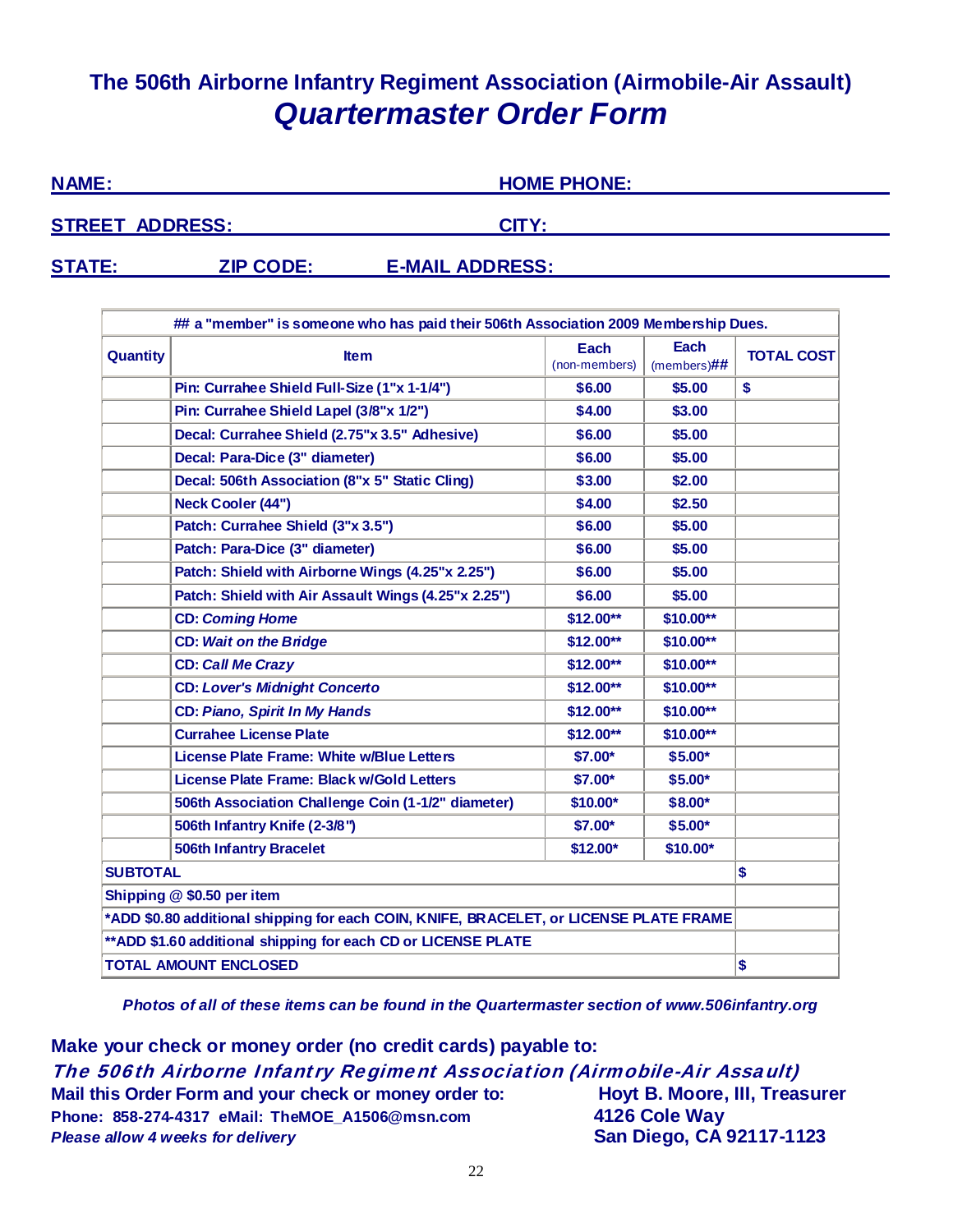## **The 506th Airborne Infantry Regiment Association (Airmobile-Air Assault)** *Hats and Shirts Order Form*

| <b>NAME:</b>                                                                                                                                                                                                 | <b>HOME PHONE:</b>                                                                                                                                                                                                                                                                      |                                                                |                       |                                           |                      |                      |                       |                        |  |
|--------------------------------------------------------------------------------------------------------------------------------------------------------------------------------------------------------------|-----------------------------------------------------------------------------------------------------------------------------------------------------------------------------------------------------------------------------------------------------------------------------------------|----------------------------------------------------------------|-----------------------|-------------------------------------------|----------------------|----------------------|-----------------------|------------------------|--|
| <b>STREET ADDRESS:</b>                                                                                                                                                                                       | CITY:                                                                                                                                                                                                                                                                                   |                                                                |                       |                                           |                      |                      |                       |                        |  |
| <b>STATE:</b><br><b>ZIP CODE:</b>                                                                                                                                                                            | <b>E-MAIL ADDRESS:</b>                                                                                                                                                                                                                                                                  |                                                                |                       |                                           |                      |                      |                       |                        |  |
| ## a "member" is someone who has paid their 506th Association 2009 Membership Dues.                                                                                                                          |                                                                                                                                                                                                                                                                                         |                                                                |                       |                                           |                      |                      |                       |                        |  |
| **Colors: W=White; B=Black; G=Gray; T=Tan; LBL=Light Blue; LGR=Light Green; DGR=Forest Green; K=Khaki; P=Pink; RBL=Royal Blue                                                                                |                                                                                                                                                                                                                                                                                         |                                                                |                       |                                           |                      |                      |                       |                        |  |
| <b>Front Design Codes:</b><br><b>Embroidered designs:</b><br>Full-front printed designs: (3) 506 <sup>th</sup> Regiment; (4) Spade w/Insignia; (5) Sink Montage; (6) Always Currahee; (7) ParaDice Currahee; | (1) 506 <sup>th</sup> Currahee [shirt]; (2) 4BCT ParaDice [shirt]; (8) 506 <sup>th</sup> Currahee [hat];<br>(9) 4BCT ParaDice [hat]; (13) Airborne Wings [hat; shirt]; (14) Air Assault Wings [hat; shirt]<br>(10) Airborne Currahee; (11) 506th Coat of Arms; (12) Strike from the Sky |                                                                |                       |                                           |                      |                      |                       |                        |  |
| <b>Item</b>                                                                                                                                                                                                  |                                                                                                                                                                                                                                                                                         | <b>Front Design Codes</b>                                      | Colors**              |                                           | <b>Sizes</b>         |                      | Each<br>(non-members) | Each<br>$(members)$ ## |  |
| <b>Hat: 5-Panel Cotton</b>                                                                                                                                                                                   |                                                                                                                                                                                                                                                                                         | $(8)$ $(9)$ $(13)$ $(14)$                                      |                       | W, B, T, RBL, DGR                         |                      | One size             | \$14.00               | \$12.00                |  |
| Hat: 5-Panel Nylon                                                                                                                                                                                           |                                                                                                                                                                                                                                                                                         | $(8)$ $(9)$ $(13)$ $(14)$                                      |                       | W, B, RBL, DGR                            |                      | One size             | \$14.00               | \$12.00                |  |
| Polo Shirt: (left chest area design with                                                                                                                                                                     |                                                                                                                                                                                                                                                                                         | $(1)$ $(2)$ $(13)$ $(14)$                                      |                       | <b>W, B, LBL, G, T</b>                    | S, M, L, XL          |                      | \$32.00               | \$29.00                |  |
| optional right chest area personalization)                                                                                                                                                                   |                                                                                                                                                                                                                                                                                         |                                                                |                       |                                           | <b>2XL, 3XL, 4XL</b> |                      | \$34.00               | \$31.00                |  |
| <b>Short Sleeve T-Shirt:</b>                                                                                                                                                                                 |                                                                                                                                                                                                                                                                                         | (3)(4)(5)(6)(7)<br>(10) (11) (12)                              |                       | <b>W, B, LBL, G, T,</b><br>P, LGR, DGR, K |                      | S, M, L, XL          | \$18.00               | \$15.00                |  |
| Full front design; no personalization<br>Optional: World Tour on back for \$1.00                                                                                                                             |                                                                                                                                                                                                                                                                                         |                                                                |                       |                                           |                      | <b>2XL, 3XL, 4XL</b> | \$19.00               | \$16.00                |  |
| <b>Long Sleeve T-Shirt:</b><br>Full front design; no personalization                                                                                                                                         |                                                                                                                                                                                                                                                                                         | $(3)$ $(4)$ $(5)$ $(6)$ $(7)$<br>(10) (11) (12)                |                       | W, B, LBL, G, T,                          | <b>S. M. L. XL</b>   |                      | \$20.00               | \$17.00                |  |
| Optional: World Tour on back for \$1.00                                                                                                                                                                      |                                                                                                                                                                                                                                                                                         |                                                                |                       | P, LGR, DGR, K                            |                      | <b>2XL, 3XL, 4XL</b> | \$21.00               | \$18.00                |  |
| <b>Crewneck Sweatshirt:</b><br>Optional: World Tour on back for \$1.00<br>(Designs 3-12: full front; no personalization)                                                                                     |                                                                                                                                                                                                                                                                                         | $(1)$ $(2)$ $(13)$ $(14)$<br>(3)(4)(5)(6)(7)<br>(10) (11) (12) |                       | W, B, G, T, P,<br>LGR, DGR, K             |                      | S, M, L, XL          | \$23.00               | \$20.00                |  |
| (Designs 1-2: left chest area with<br>optional right chest area personalization)                                                                                                                             |                                                                                                                                                                                                                                                                                         |                                                                |                       |                                           |                      | <b>2XL, 3XL</b>      | \$24.00               | \$21.00                |  |
| <b>Hooded Pullover Sweatshirt:</b><br>Optional: World Tour on back for \$1.00<br>(Designs 3-12: full front; no personalization)                                                                              |                                                                                                                                                                                                                                                                                         | $(1)$ $(2)$ $(13)$ $(14)$<br>(3)(4)(5)(6)(7)<br>(10) (11) (12) |                       | <b>W, B, G, T,</b>                        | S, M, L, XL          |                      | \$33.00               | \$30.00                |  |
| (Designs 1-2: left chest area with<br>optional right chest area personalization)                                                                                                                             |                                                                                                                                                                                                                                                                                         |                                                                |                       | P, DGR, K                                 | <b>2XL, 3XL</b>      |                      | \$36.00               | \$33.00                |  |
| Quantity<br><b>Item</b>                                                                                                                                                                                      | <b>Front</b><br>Design#                                                                                                                                                                                                                                                                 | Person-<br>alize?                                              | <b>World</b><br>Tour? | <b>Color</b>                              |                      | <b>Size</b>          | <b>Price Each</b>     | <b>TOTAL</b>           |  |
|                                                                                                                                                                                                              |                                                                                                                                                                                                                                                                                         | Y N<br>Y N                                                     | Y N<br>Y N            |                                           |                      |                      |                       | \$                     |  |
|                                                                                                                                                                                                              |                                                                                                                                                                                                                                                                                         | Y N                                                            |                       |                                           |                      |                      |                       |                        |  |
|                                                                                                                                                                                                              |                                                                                                                                                                                                                                                                                         | Y N                                                            | Y N<br>Y N            |                                           |                      |                      |                       |                        |  |
| Optional Currahee World Tour on back (\$1.00 per T-Shirt/Sweatshirt)<br>\$1.00                                                                                                                               |                                                                                                                                                                                                                                                                                         |                                                                |                       |                                           |                      |                      |                       | \$                     |  |
| Optional Personalization Information (\$3.00 per Sweatshirt/Polo)<br>\$3.00                                                                                                                                  |                                                                                                                                                                                                                                                                                         |                                                                |                       |                                           |                      |                      |                       | \$                     |  |
| Line 1:<br>Line 2:                                                                                                                                                                                           |                                                                                                                                                                                                                                                                                         |                                                                |                       |                                           |                      |                      |                       |                        |  |
| Line 3:                                                                                                                                                                                                      |                                                                                                                                                                                                                                                                                         |                                                                |                       |                                           |                      |                      |                       |                        |  |

**Shipping (\$4.80 for the 1st item + \$2.50 shipping per additional item) \$**

#### **TOTAL AMOUNT ENCLOSED \$**

*Photos of all of these items can be found in the Quartermaster section of www.506infantry.org*  **Make your check or money order (no credit cards) payable to:** *506th ABN INF REGT ASSN (AMBL-AASLT)*  **Mail this Order Form and your check or money order to: Hoyt B. Moore, III, Treasurer Phone: 858-274-4317 eMail: TheMOE\_A1506@msn.com 4126 Cole Way Please allow 4 weeks for delivery <b>San Diego, CA 92117-1123** San Diego, CA 92117-1123